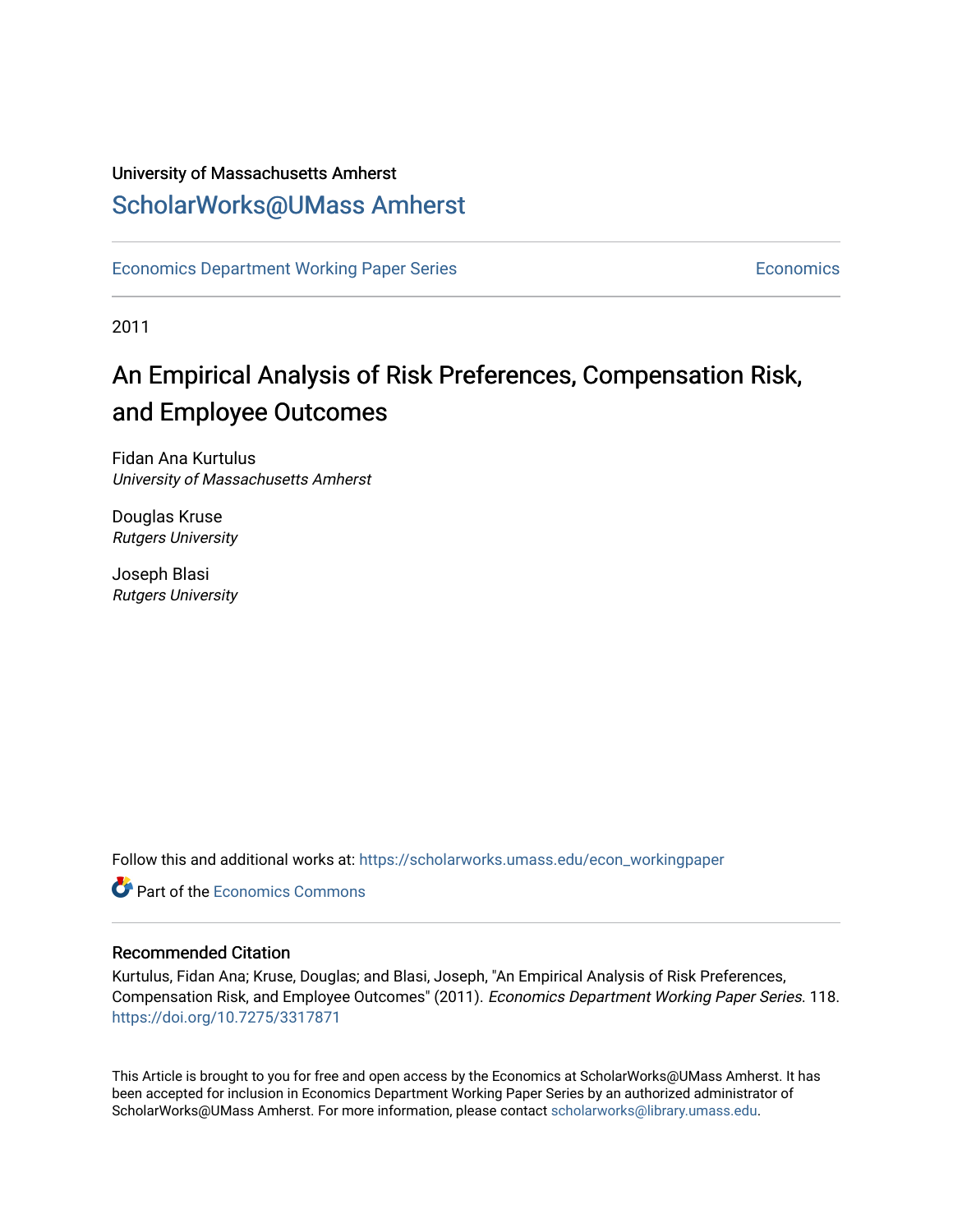# **DEPARTMENT OF ECONOMICS**

## **Working Paper**

## **An Empirical Analysis of Risk Preferences, Compensation Risk, and Employee Outcomes**

By

Fidan Ana Kurtulus Douglas Kruse Joseph Blasi

Working Paper 2011‐10



## **UNIVERSITY OF MASSACHUSETTS AMHERST**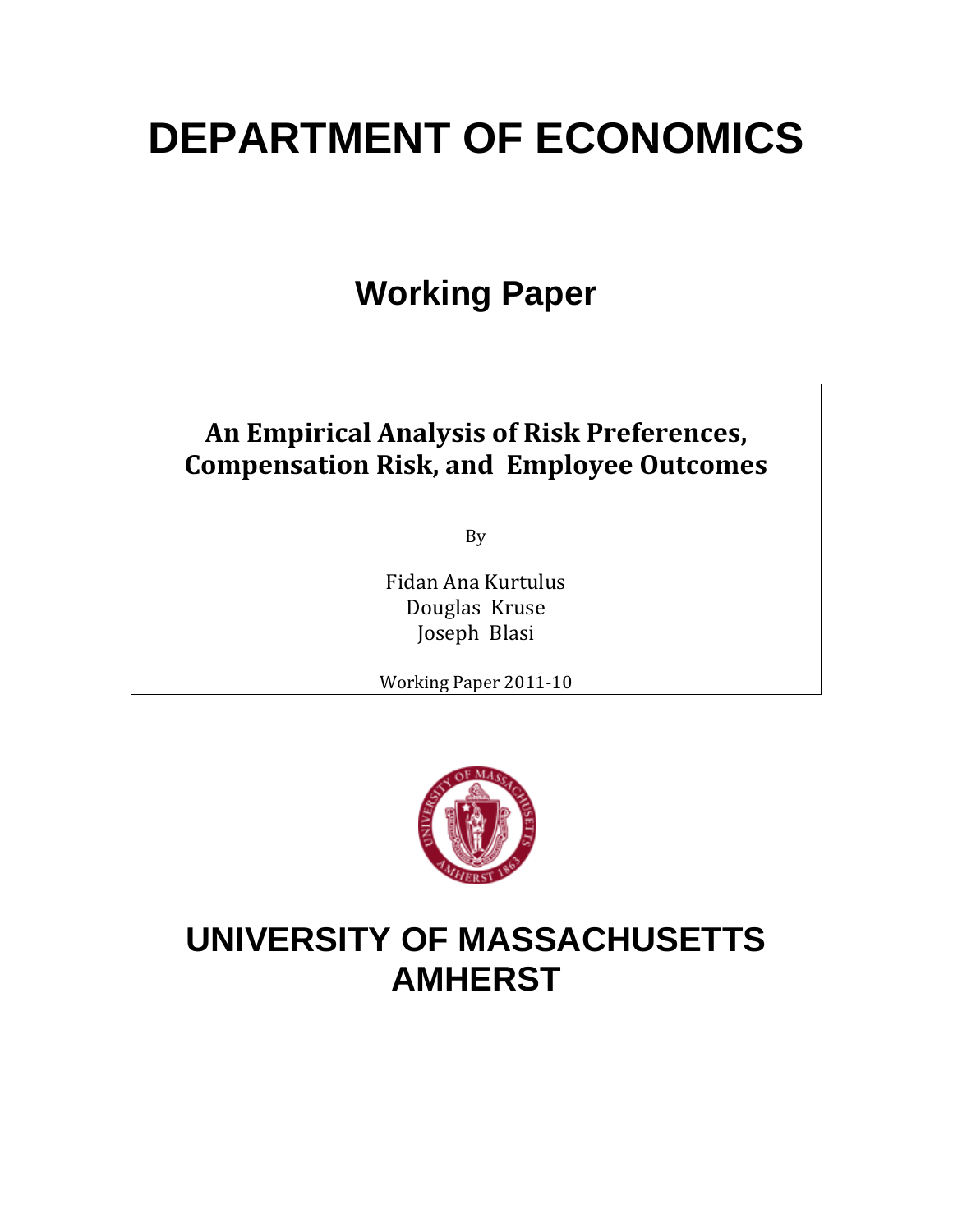#### **AN EMPIRICAL ANALYSIS OF RISK PREFERENCES, COMPENSATION RISK, AND EMPLOYEE OUTCOMES**

**September 24 th , 2010**

**Fidan Ana Kurtulus University of Massachusetts-Amherst Department of Economics**

**Douglas Kruse Rutgers University School of Management and Labor Relations**

**Joseph Blasi Rutgers University School of Management and Labor Relations**

#### **ABSTRACT**

We use the NBER Shared Capitalism Database comprised of more than 40,000 employee surveys from 14 firms to explore whether a close match between workers' risk preferences and the riskiness of their compensation packages relates to improved employee outcomes including lower absenteeism, lower shirking, lower probability of voluntary turnover, greater worker motivation, and higher levels of job satisfaction and loyalty. To do this, we use survey questions reflecting workers' risk aversion parameters, coupled with a series of measures of the riskiness of workers' compensation packages including the proportion of pay comprised of various forms of shared capitalism such as profit and gain sharing, ownership of company stock, and bonus arrangements. The primary finding of our paper is that a match between the workers' risk preferences and the extent of risk in their compensation increases workers' motivation, job satisfaction, company attachment, and loyalty, but risk-averse workers are generally less responsive to a preference-compensation match than risk-loving workers.

We are grateful for comments from seminar participants at Rutgers University, the Beyster Fellows Conference on Shared Capitalism, and the 2011 Annual Meetings of the Allied Social Science Association. Corresponding Author: Fidan Ana Kurtulus, Assistant Professor, Department of Economics, University of Massachusetts-Amherst. E-mail: [fidan@econs.umass.edu.](mailto:fidan@econs.umass.edu) Tel: (413) 545-2512. Address: 912 Thompson Hall, Department of Economics, University of Massachusetts, Amherst, MA, 01003.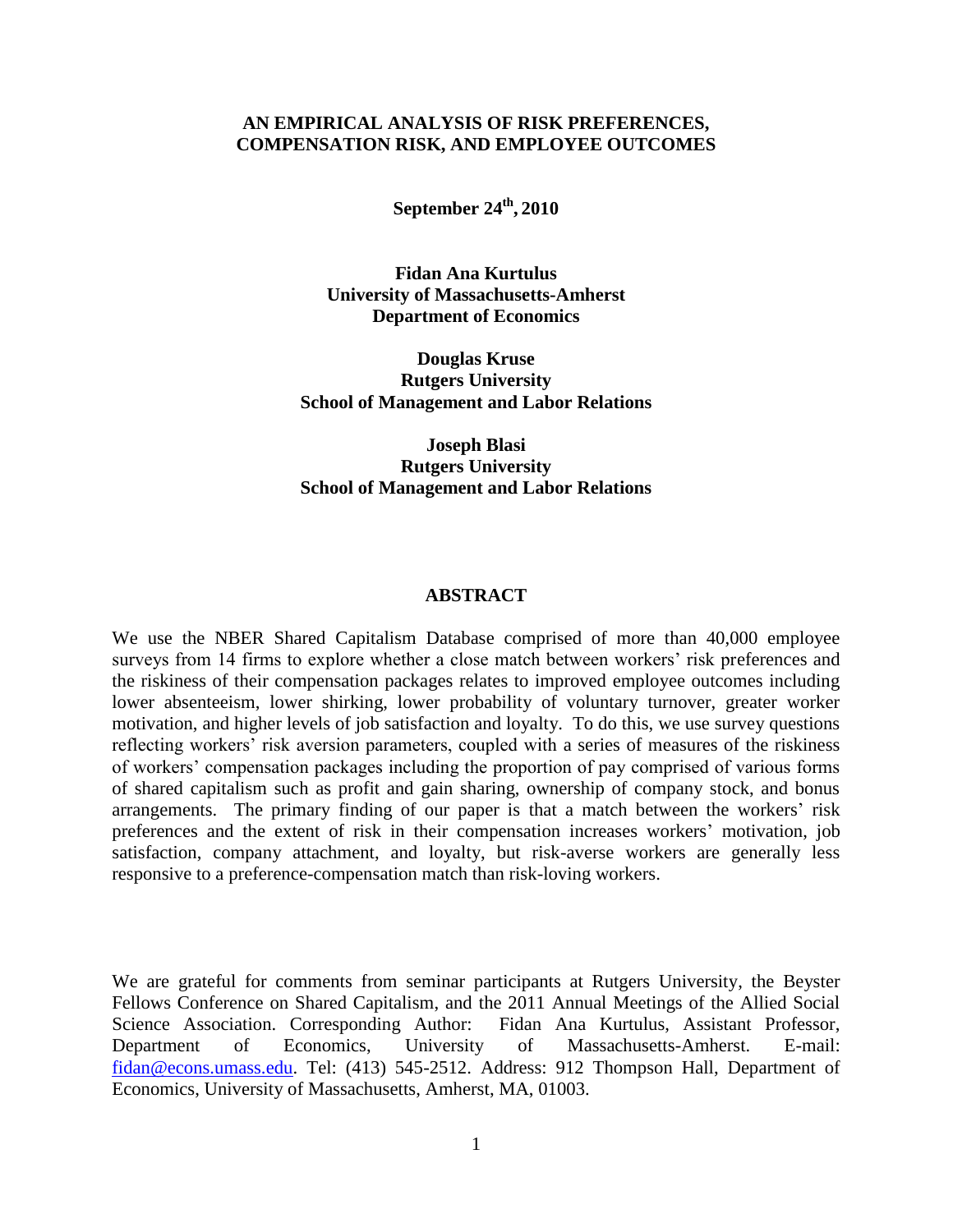#### **INTRODUCTION**

Employee compensation packages are often comprised of both a fixed salary portion and a variable portion that is tied to firm, group, or individual output or performance. Examples of performance-based pay include profit-sharing, company stock and stock option payments, and group-level or individual-level performance bonuses. The prevalence of employee participation in the financial performance of firms and other performance-based pay schemes has been growing in the past several decades in the U.S. and other advanced economies. According to the 2006 wave of the General Social Survey, which is a nationally representative survey of employees conducted by the National Opinion Research Center, over a third of U.S. workers are covered by profit sharing, 27 percent are covered by department- or team-based bonuses, 18 percent own company stock, and 9 percent own company stock options. Coverage is similar in France, Great Britain, Italy and Japan (Jones and Kato 1995, Del Boca et. al. 1999).

Firms use performance-based pay in employee compensation packages to induce greater worker effort and identification with the firm. However, performance-based pay introduces variability into compensation, which risk-averse workers dislike, and the greater the portion of compensation that is comprised of performance-based pay as opposed to a fixed salary, the greater is the compensation risk faced by the employee. In this study, we use the NBER Shared Capitalism Database, comprised of more than 40,000 employee surveys from 14 firms, to analyze whether a close match between workers' risk preferences and the riskiness of their compensation packages is related to improved employee outcomes such as lower absenteeism, lower shirking, lower probability of voluntary turnover, greater worker motivation, and higher levels of job satisfaction and loyalty.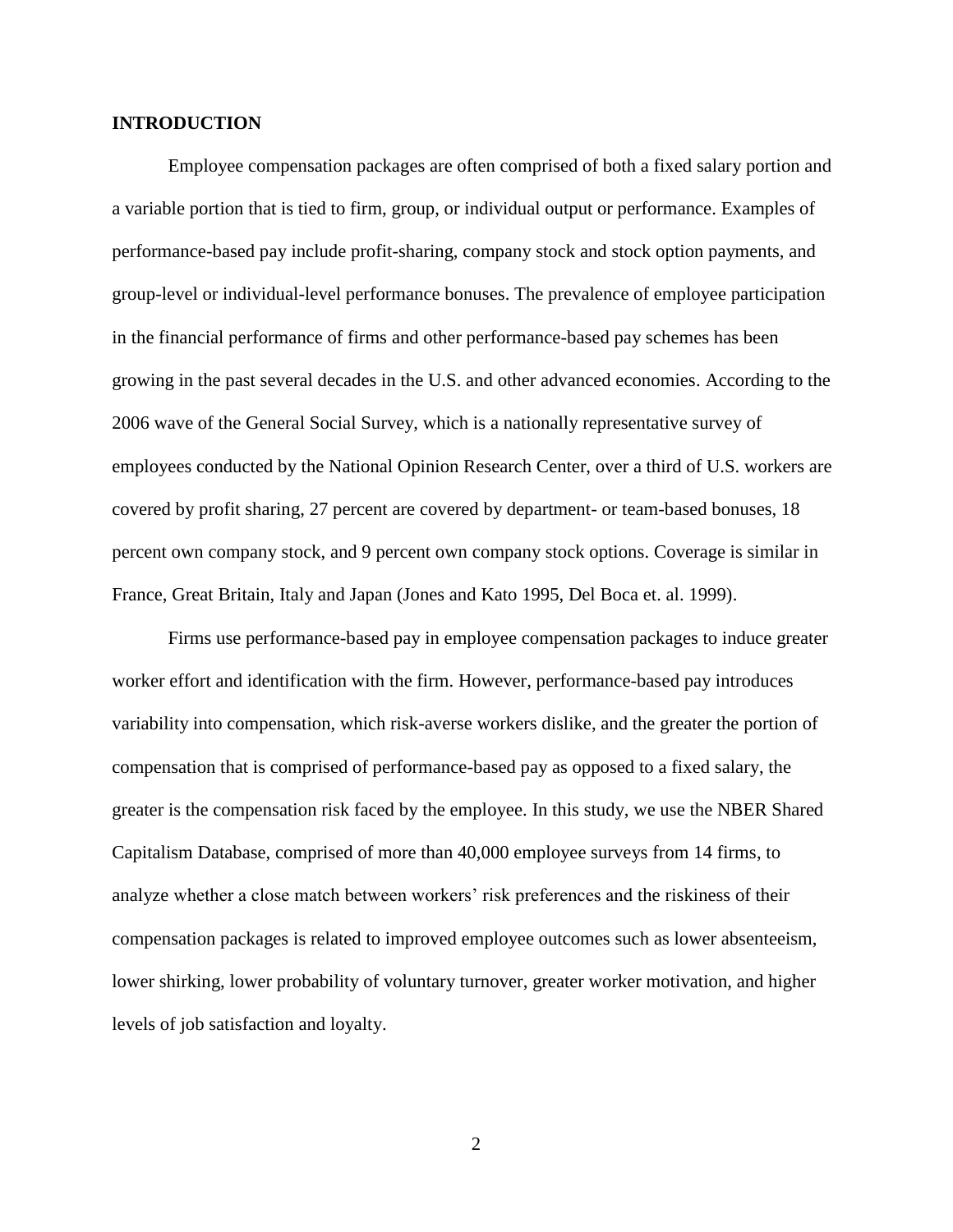An advantage of our data is that they contain information on individual-level measures of risk aversion, which is often discussed as an important factor in worker attitudes towards variable pay, but is rarely measured. We use this information, coupled with measures of the riskiness, or variability, of workers' compensation packages, including the proportion of pay comprised of various forms of shared capitalism such as ownership of company stock, profit and gain sharing, and bonus arrangements, to explore the consequences of alignment between risk preferences and compensation risk on worker outcomes. To our knowledge, this is the first study to empirically examine the implications of a preference-compensation risk match on employee outcomes. The primary finding of our paper is that a match between the worker's risk preferences and the extent of risk in his or her compensation is associated with higher levels of motivation, job satisfaction, company attachment, and loyalty, but that risk-averse workers are generally less responsive to a preference-compensation match than risk-loving workers.

#### **THEORETICAL FRAMEWORK AND PAST LITERATURE**

A basic assumption in most theoretical models of the employee-employer relationship is that the worker is risk averse, deriving greater utility, or happiness, from fixed pay over variable pay of equal expected value (Milgrom and Roberts 1992, Holmstrom 1979, Shavell 1979). Furthermore, the more risk averse the worker is, the greater will be the reduction in his or her utility generated by variability in pay. Workers who are very risk averse will prefer to have lower compensation risk than those who are less risk averse. Therefore, an alignment of risk preferences and compensation risk is likely to lead to improved utility, reflected in improved worker outcomes like job satisfaction and company attachment.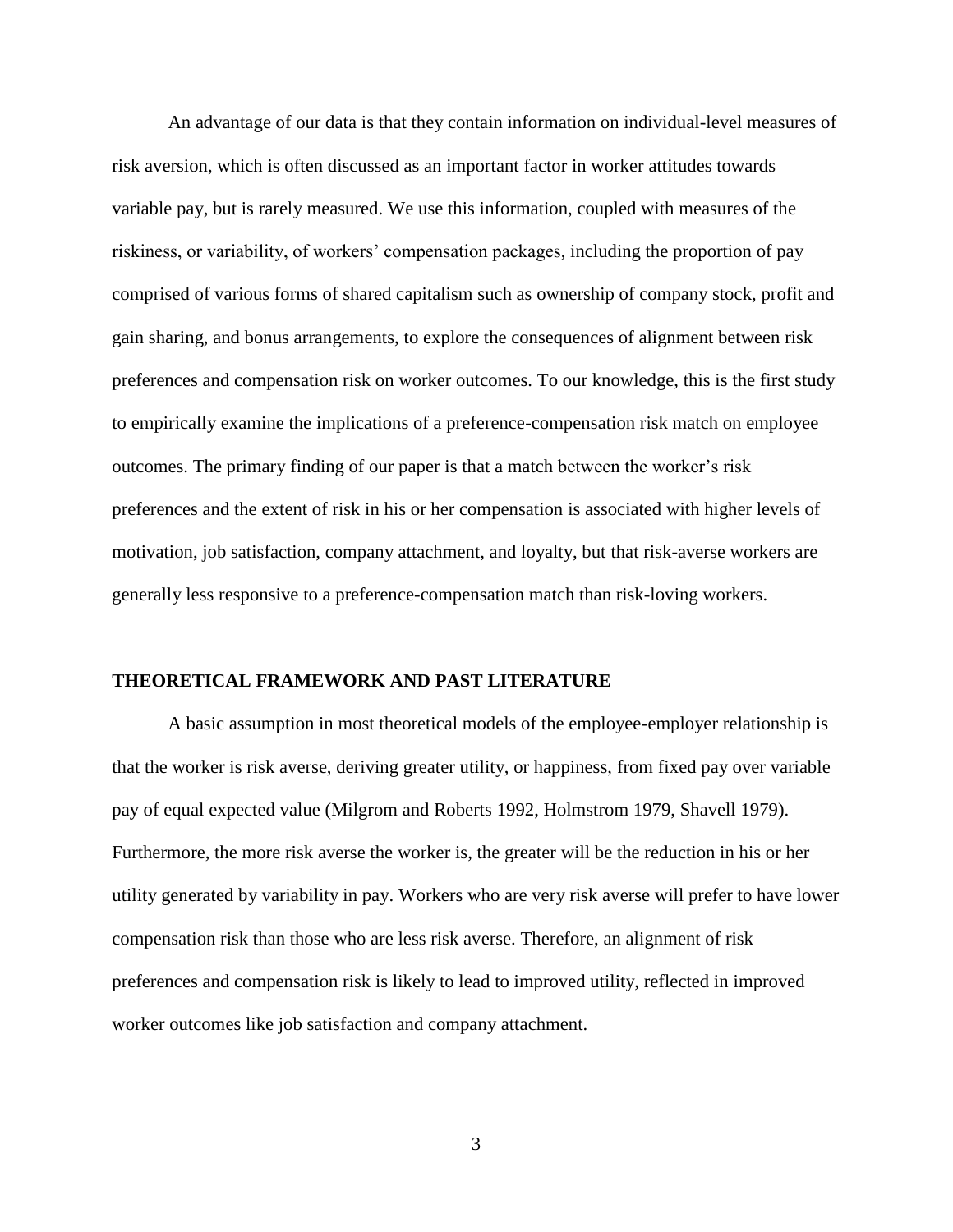There have been a few previous studies examining the relation between risk preferences and attitudes towards variable pay, and a fairly large literature on the relation between variable pay and worker outcomes, but there have not been any prior studies looking at how an alignment of risk preferences and compensation risk may lead to improved worker outcomes. This is the primary contribution of our paper to the literature. The few past studies on the role of risk preferences in shaping attitudes toward variable pay found risk aversion to reduce worker preferences for variable pay in laboratory experiments (Cadsby, Song, and Tapon 2007) as well as in actual work environments (Kurtulus, Kruse and Blasi 2010, Cornelissen, Heywood and Jirjahn 2008). On the other hand, there is a fairly large literature exploring the relation between variable pay and worker outcomes. For example, Wilson and Peel (1991) and Brown, Fakfakh and Sessions (1999) found that employee participation in profit sharing and share ownership lowers absenteeism and quit rates, Bryson and Freeman (2010) found that employee ownership increases labor productivity and Blasi, Freeman, Mackin and Kruse (2010) found that it increases worker motivation, and Green and Heywood (2008) found that profit sharing and bonuses increase job satisfaction. Our study links these two branches of the literature by examining how a preference-compensation risk match influences worker outcomes.

#### **DATA AND VARIABLES**

We use the NBER Shared Capitalism Database, which consists of detailed information collected from more than 40,000 employee surveys from 14 firms, to explore whether a close match between workers' risk preferences and the riskiness of their compensation packages relates to improved employee outcomes including lower absenteeism, lower probability of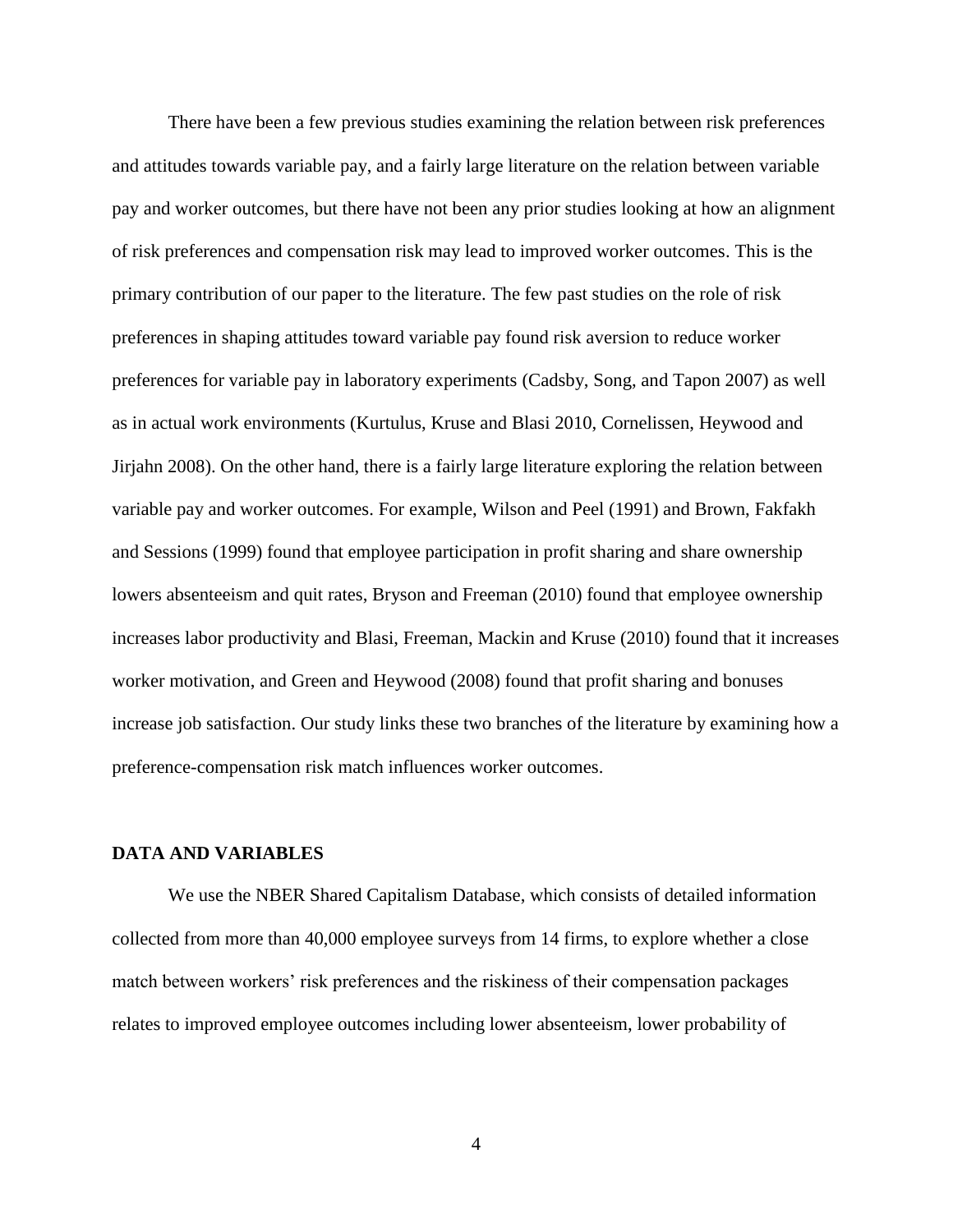voluntary turnover, greater worker motivation, and higher levels of job satisfaction, attachment to the company, loyalty, and innovation.

The NBER data comprise one of the largest worker-level datasets on labor practices and worker sentiment ever collected. The survey was conducted during 2002-2006 using a combination of web-based and paper survey methods, and had a high response rate, averaging 53 percent over the 14 companies. The firms participating in the survey included large multinationals with employment spanning North America, South America, Europe and Asia, as well as smaller firms with mostly US employees. The sample included eight firms in the manufacturing industry, two high-technology firms, and four in the service industry. Three of the fourteen companies exceeded 10,000 employees, five employed between 1,000 and 10,000 workers, and the remaining six employed fewer than 1,000 workers. All of the firms had employee ownership and variable pay programs, though of varying forms and degrees: thirteen had individual bonus plans, nine had workgroup-based or department-based performance bonus plans, eleven had broad-based profit-sharing plans, five had broad-based stock option plans, eight had standard employee stock ownership plans (ESOPs), one had a 401(k) employee stock ownership program, four had employee stock purchase plans, and three had 401(k)'s with company stock. Most had combinations of these plans.

The NBER employees of course may not be representative of the overall U.S. workforce—indeed they work at firms that view shared capitalism favorably and may have joined these firms because they are more favorably inclined towards shared capitalism and less averse to the compensation risk it creates than other workers. Shared capitalism is, however, unlikely to be the determining factor for most employees in choosing whether to work at an organization, so in these companies we would expect to also find many employees who care little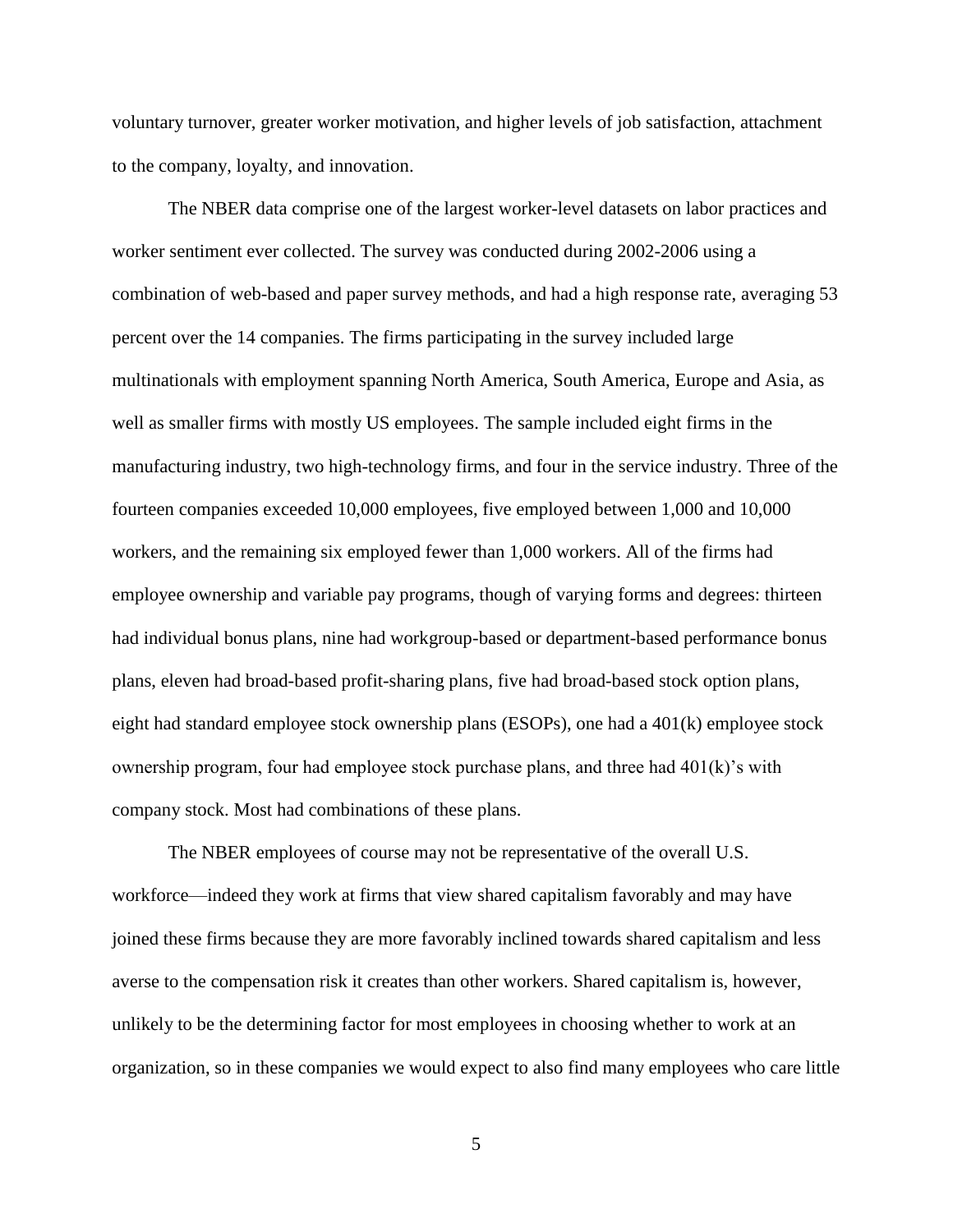about shared capitalism and took the job for other reasons (e.g., pay, location, job fit, career opportunities). Consistent with this, there is substantial variation within these companies in attitudes toward shared capitalism (Kurtulus, Kruse and Blasi 2010). Furthermore, the high incidence of shared capitalism across the U.S. economy (Kruse, Blasi, and Park 2010) provides an indication that the results may be generalizable to other firms and workers.

In order to explore whether a close match between workers' risk preferences and the riskiness of their compensation packages relates to improved employee outcomes, we must first define an appropriate measure that captures a match between risk preferences and compensation risk. To do so, we make use of two variables in the NBER Shared Capitalism Database. Our indicator of a worker's risk preference is:

> LOVERISK = Worker's self-assessment of his or her risk preference o a  $0-10$  scale, with 0 indicating the worker hates taking risk and 10 indicating the worker loves taking risk. $^1$

And, our indicator of how variable or risky is a worker's compensation package is:

 $COMPRISK =$  Share of the worker's base salary that is comprised of performancerelated pay including cash profit-sharing, individual-based, workgroup-based or department-based performance bonuses. 2,3

We divide the distribution of COMPRISK into two halves, below (low COMPRISK) and at or above (high COMPRISK) the median. LOVERISK takes on values 0,1,2,…,10, with 0 indicating that the worker dislikes taking risks and 10 indicating the worker enjoys taking risk, so we divide LOVERISK into two halves, below (low LOVERISK) and at or above (high LOVERISK) the value of 5 (risk neutral). <sup>4</sup> We then define the following indicators of match and non-match:

MATCH = 1 if LOVERISK is high and COMPRISK is high, OR LOVERISK is low and COMPRISK is low; 0 otherwise.

 $HIGHMATCH = 1$  if LOVERISK is high and COMPRISK is high, 0 otherwise.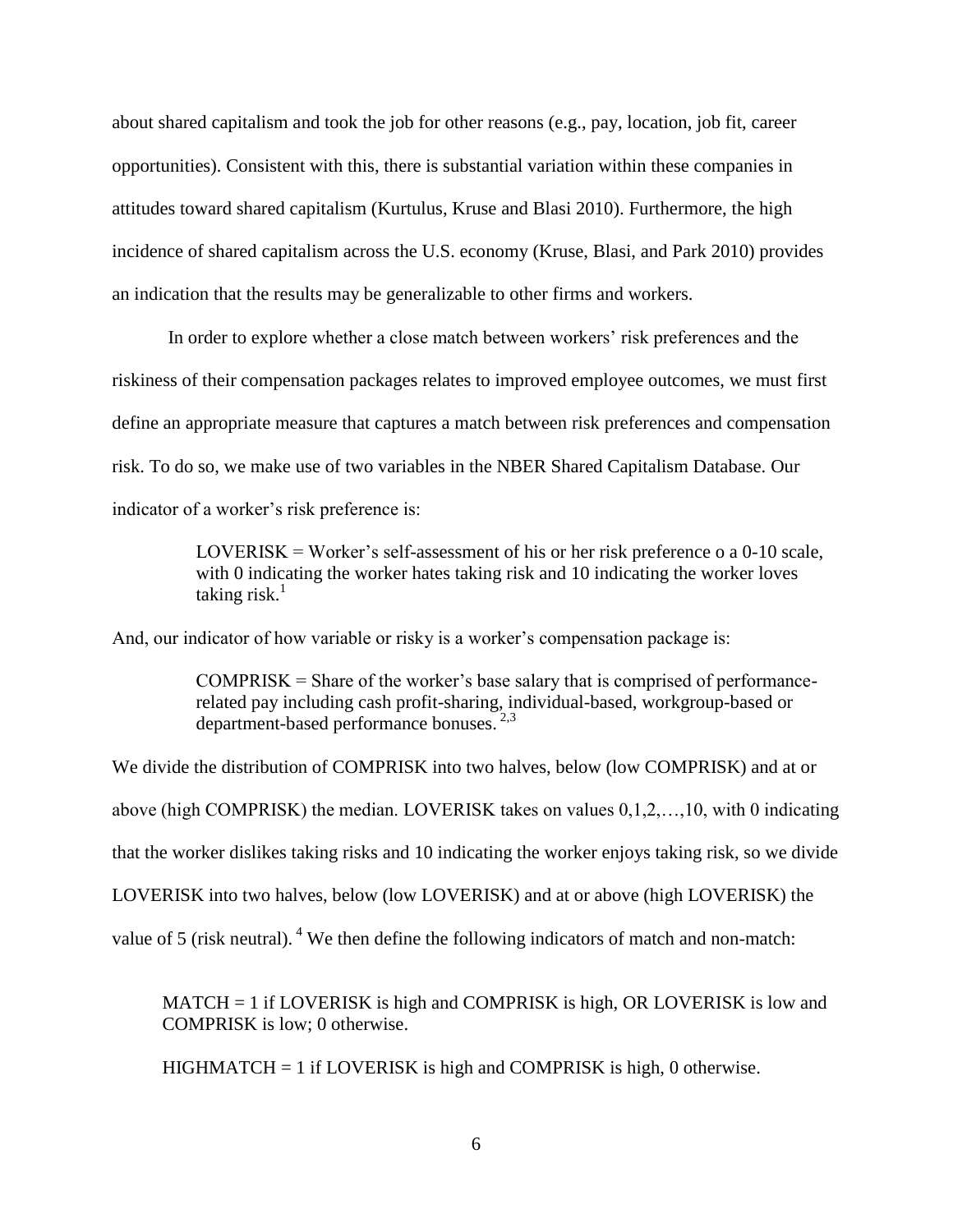LOWMATCH = 1 if LOVERISK is low and COMPRISK is low, 0 otherwise.

NOMATCH  $= 1$  if LOVERISK is high and COMPRISK is low, OR LOVERISK is low and COMPRISK is high; 0 otherwise.

NOMATCH $10 = 1$  if LOVERISK is high and COMPRISK is low, 0 otherwise.

NOMATCH $01 = 1$  if LOVERISK is low and COMPRISK is high, 0 otherwise.

Worker preference for risk has a mean of 5.6, but there is wide dispersion: LOVERISK equals 4 at the  $25<sup>th</sup>$  percentile, 6 at the  $50<sup>th</sup>$  percentile, and 7 at the  $75<sup>th</sup>$  percentile. Variable pay comprises 13 percent of base salary for the typical worker, but again there is considerable variation: COMPRISK is 2 percent at the  $25<sup>th</sup>$  percentile, 5 percent at the  $50<sup>th</sup>$  percentile, and 15 percent at the  $75<sup>th</sup>$  percentile. Forty percent of workers have a high preference for risk and a high level of compensation risk (HIGHMATCH=1), 14 percent have a low preference for risk and low compensation risk (LOWMATCH=1), 36 percent have a high preference for risk but low compensation risk (NOMATCH10=1), and the remaining 10 percent of workers have a low preference for risk but high compensation risk (NOMATCH01=1).

We examine the influence of alignment between risk preferences and compensation risk

on the following worker outcome variables:

DAYSABS = Number of days absent in the last 6 months (non-vacation).

LOOKHARD = Worker reported likelihood that the worker will look hard for a job with another organization within the next twelve months on a scale of 1 to 4, with 1 indicating "not at all likely", 2 indicating "somewhat likely", 3 indicating "very likely", and 4 indicating that the worker is "already looking".

 $MOTIVATION = The worker's willingness to work harder than he or she has in the past$ in order to help the company succeed, with 1 indicating "strongly disagree", 2 indicating "disagree", 3 indicating "neither agree nor disagree", 4 indicating "agree", and 5 indicating "strongly agree".

JOBSATISFAC: Worker's job satisfaction at the company on a scale of 1 to 7, with 1 indicating "completely dissatisfied" and 7 indicating "completely satisfied".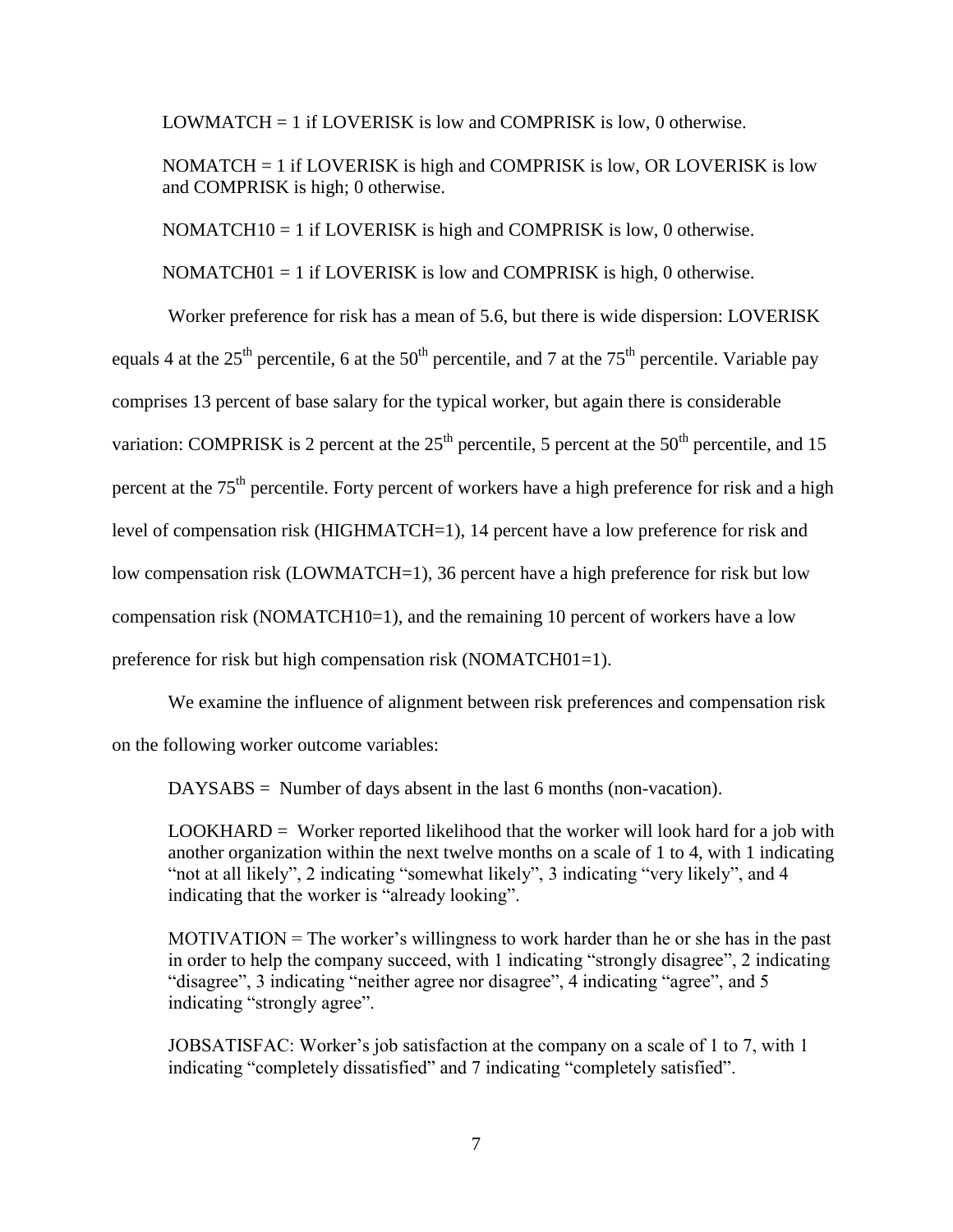LONGTIME: Dummy variable indicating whether the worker sees himself or herself working at the company for the foreseeable future, with 1 indicating "yes" and 0 indicating "no".

LOYAL: Degree of loyalty the worker feels towards the company on a scale of 1 to 4, with 1 indicating "no loyalty at all", 2 "only a little", 3 "some" and 4 "a lot"

SUGGESTIONS: Worker reported frequency of suggestions to improve department or company effectiveness made to someone in the company in the past, with values 1-never, 2-occasionally, 3-monthly, 4-weekly, 5-daily.

Our regression specifications also include a wide array of worker characteristics as control variables that are likely to influence worker outcomes like motivation and attachment to the firm, and that may also be correlated with the worker's risk preferences and the riskiness of his or her compensation. For instance, past research has shown women, older workers, workers with greater tenure at the firm, and workers with lower education and salary levels to be more risk averse (Niederle and Vesterlund 2007, Dohmen et al. 2007, Dohmen and Falk 2006, Kurtulus, Kruse and Blasi 2010). Many of these variables are also correlated with our worker outcome variables, so not controlling for them would yield biased estimates of the relationship between a preference-compensation match and worker outcomes. We additionally control for whether the worker believes his or her pay is at or above market level since this is likely to influence the relation between that worker's preference-compensation risk match and that worker's attachment to the firm, loyalty, motivation, and so on. A worker whose risk preferences and compensation risk are aligned may work longer hours because he or she derives greater enjoyment from his or her job, and this will also be reflected in his or her motivation, job satisfaction, and company attachment, so we also control for weekly hours worked. Lastly, in a few of the NBER firms, workers in specific occupations and those who are union members are not eligible to participate in certain profit sharing and bonus programs, so we include controls for the worker's occupation and union status.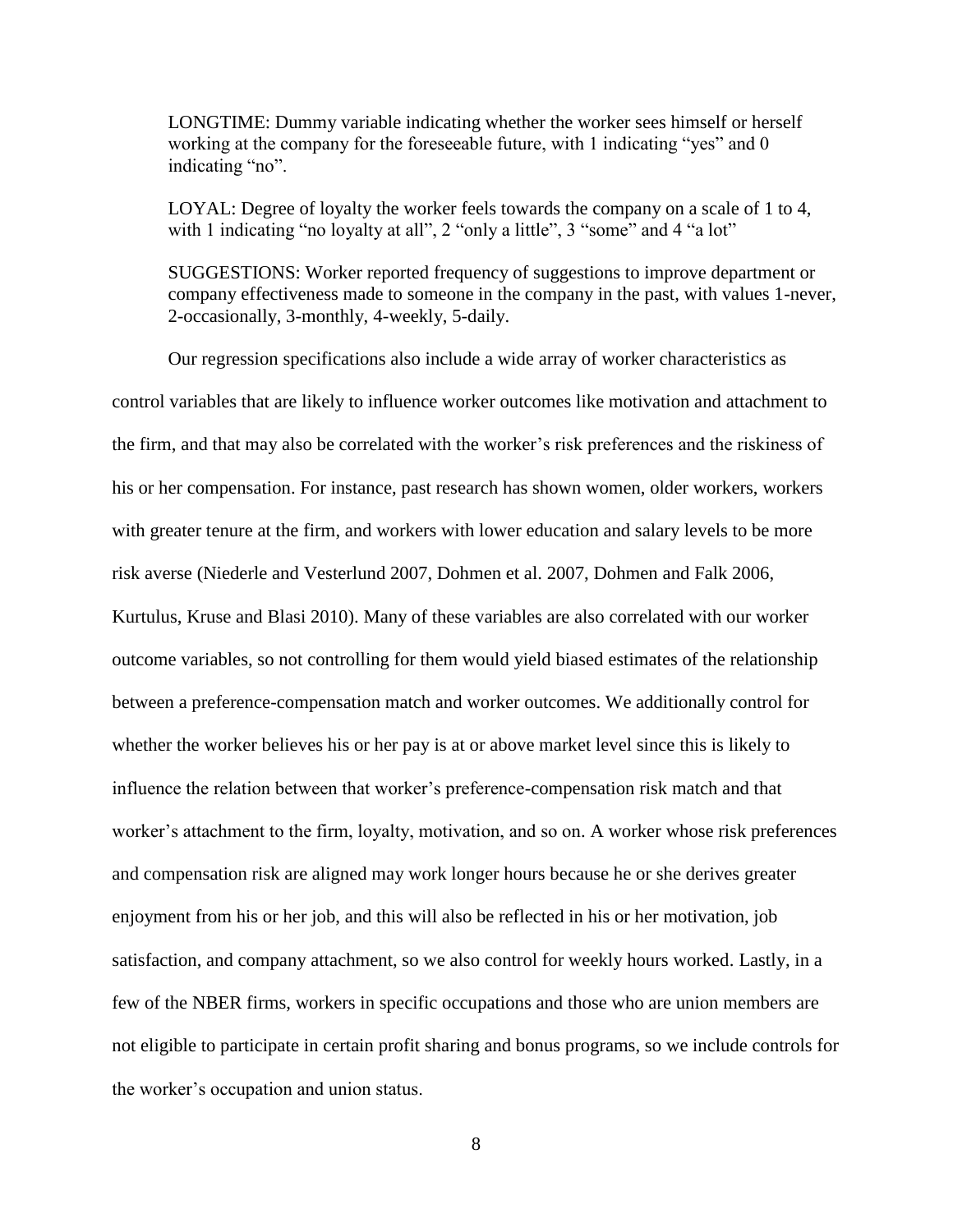The control variables we include in all our regression models are defined below:

 $AGE = Worker age.$ 

FEMALE = 1 if worker is female, 0 otherwise.

 $UNION = 1$  if worker is a union worker, 0 otherwise.

TENURE = Worker's tenure at the firm, in years.

 $BASEPAY = Worker's annual base pay the previous year excluding overtime, bonus$ and commissions.

HOURS = Worker's weekly hours worked.

 $ATMKT = 1$  if the worker believes that his annual base salary at the firm is at or above the going market rate for employees in other companies with similar experience and job descriptions in the region, 0 otherwise.

*Ethnicity Indicators*

WHITE  $= 1$  if worker is white, 0 otherwise.

 $HISPANIC = 1$  if worker is Hispanic, 0 otherwise.

 $BLACK = 1$  if worker is black, 0 otherwise.

 $ASIAN = 1$  if worker is Asian, 0 otherwise.

NATIVE AMERICAN  $= 1$  if worker is Native American, 0 otherwise.

OTHER = 1 if worker is Other, 0 otherwise.

*Education Indicators*

NO HIGH SCHOOL  $= 1$  if worker does not hold a high school degree, 0 otherwise.

 $HIGH SCHOOL = 1$  if worker's highest educational degree is a high school degree including GED, 0 otherwise.

SOME COLLEGE  $= 1$  if worker has attended some college but has not received a bachelor's degree, 0 otherwise.

ASSOCIATE DEGREEE = 1 if worker's highest educational degree is an associate's degree, 0 otherwise.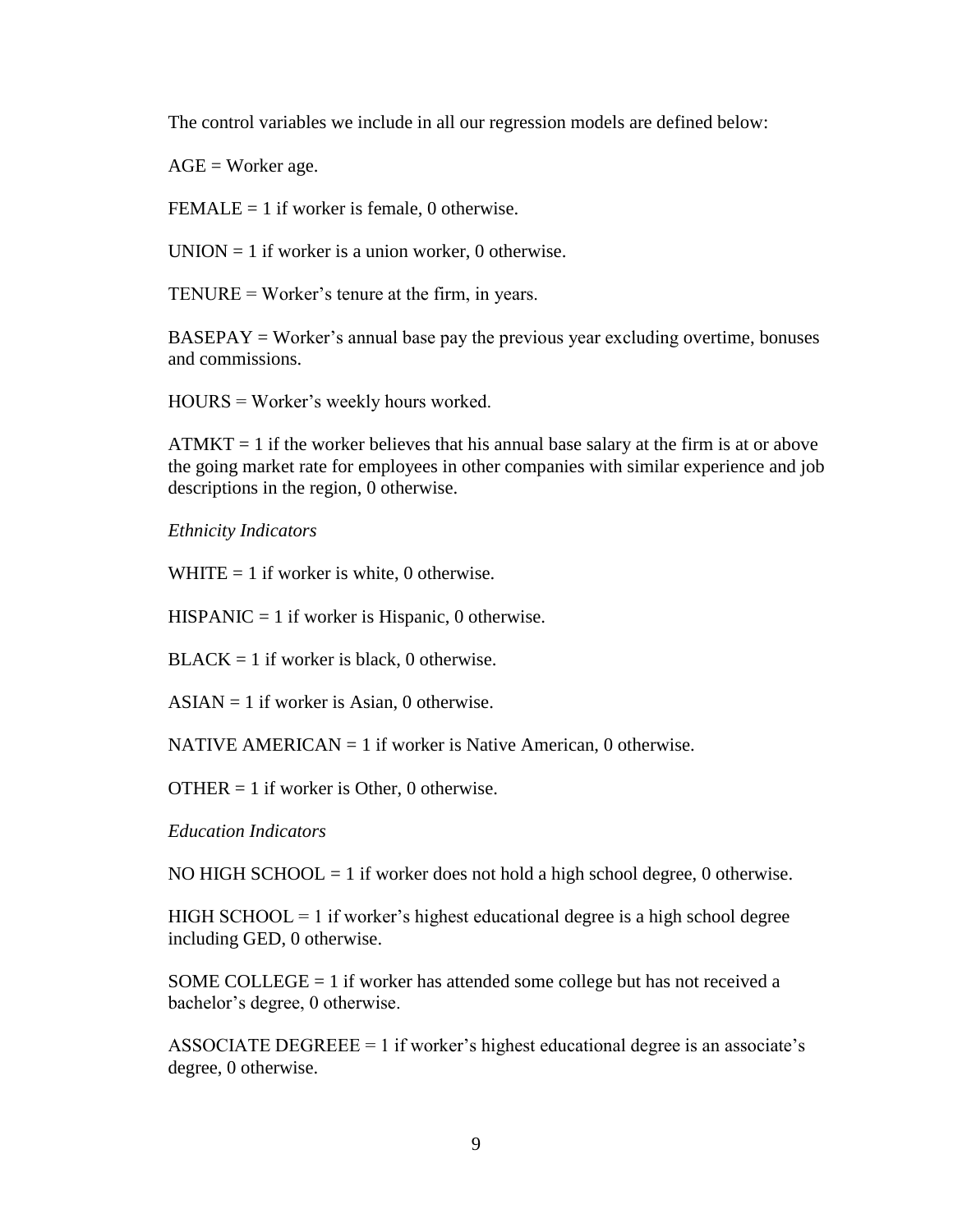COLLEGE = 1 if worker's highest educational degree is a bachelor's degree,  $0$ otherwise.

GRADUATE SCHOOL = 1 if worker's highest educational degree is a master's, professional or doctoral degree, 0 otherwise.

*Occupation Indicators*

PRODUCTION: 1 if worker's occupation is production, 0 otherwise.

ADMINISTRATIVE SUPPORT = 1 if worker's occupation is administrative support,  $0$ otherwise.

PROFESSIONAL AND TECHNICAL  $= 1$  if worker's occupation is professional and technical (including engineers and scientists), 0 otherwise.

 $SALES = 1$  if worker's occupation is sales, 0 otherwise.

CUSTOMER SERVICE  $= 1$  if worker's occupation is customer service, 0 otherwise.

 $MANAGEMENT = 1$  if worker's occupation is management, 0 otherwise.

Descriptive statistics for all variables are provided in Table 1.

#### [TABLE 1 AROUND HERE]

#### **RESULTS**

Our hypothesis is that a match between the worker's risk preferences and extent of risk in his or her cash compensation will result in improved worker outcomes (lower absenteeism, lower likelihood of looking for a new job, higher motivation, greater job satisfaction, higher likelihood of staying with the company in the future, greater loyalty, and higher frequency of suggestions). This implies MATCH, HIGHMATCH and LOWMATCH should be associated with better worker outcomes, while NOMATCH, NOMATCH10 and NOMATCH01 should be associated with worse worker outcomes. Therefore we expect the relationships between the match variables and the worker outcome variables to have the following signs (and the non-match variables to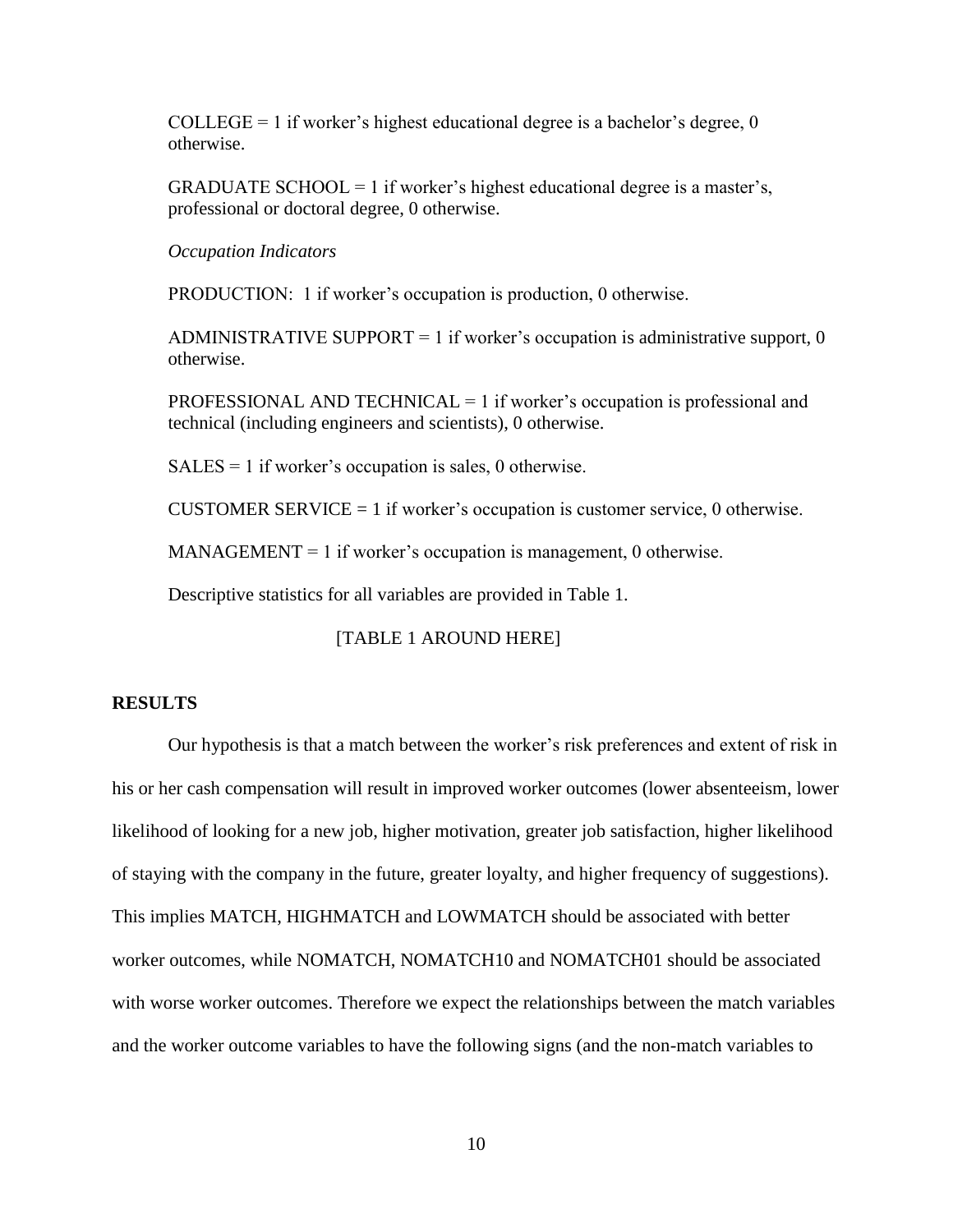have the opposite of these signs): DAYSABS  $(-)$ , LOOKHARD  $(-)$ , MOTIVATION  $(+)$ , JOBSATISFAC (+), LONGTIME (+), LOYAL (+), SUGGESTIONS (+).

As a first step in exploring whether a match between the worker's risk preferences and extent of risk in his or her compensation results in improved worker outcomes, we estimate regressions of each outcome variable on MATCH and worker controls. These results are presented in Table 2. We use OLS to estimate all except for the DAYSABS equation, where we estimate a Tobit model since that outcome variable is left-censored at zero, and LONGTIME, where we estimate a Probit model (with table entries indicating the Probit marginal effects) since that outcome variable is a dummy variable.

#### [TABLE 2 AROUND HERE]

The revealed relationships between MATCH and the various outcome measures overwhelmingly support our hypothesis that a match between the worker's risk preferences and extent of risk in his or her compensation will result in improved worker outcomes. The negative and statistically significant effects of MATCH on DAYSABS and LOOKHARD indicate that workers whose compensation risk match their risk attitudes exhibit lower absenteeism and lower intention to leave the firm. Table 2 also reveals that a match between the worker's risk preferences and extent of risk in his or her compensation increases worker motivation, job satisfaction, company attachment and loyalty. Frequency of suggestions to improve department or company effectiveness is the only outcome variable which is not statistically significantly associated with MATCH (last column).

The results in Table 2 support our hypothesis that a match between the worker's risk preferences and extent of risk in his or her compensation will result in improved worker outcomes, but also of interest is the possibility that the way in which employees respond to a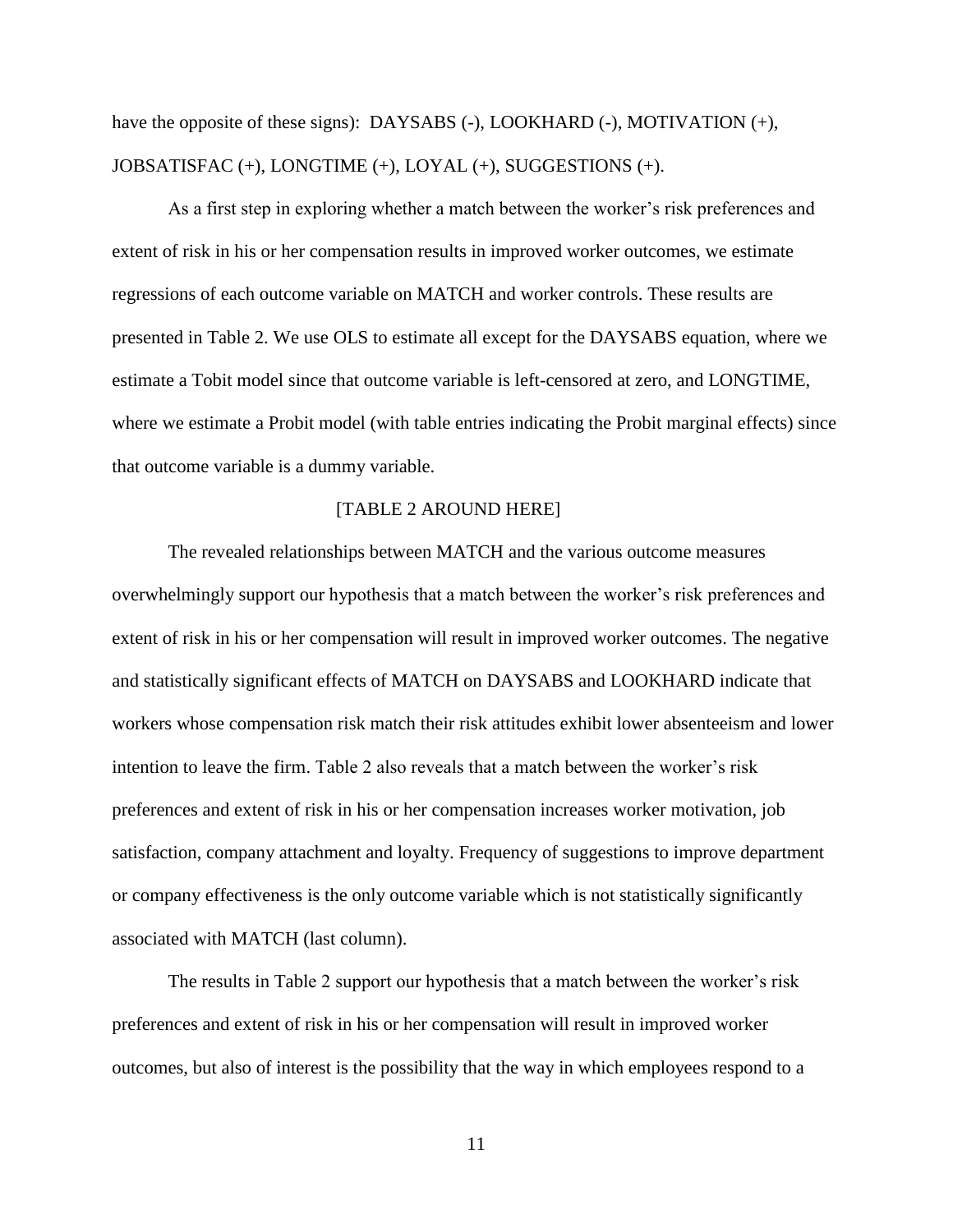match will be different among risk-loving versus risk-averse workers. A possible reason for this asymmetry is that workers who are more risk averse may be more reluctant to leave their job to seek another one when they don't have a preference-compensation match, since they may not want to bear the uncertainty associated with being unemployed or not knowing how much better their new job will suit them. To explore possible asymmetries in the match response among the risk-loving and the risk-averse, we regress our worker outcome variables on the more specific match variables HIGHMATCH (which equals 1if the worker is risk-loving and faces high compensation-risk, 0 otherwise) and LOWMATCH (which equals 1 if the worker is risk-averse and faces low compensation-risk, 0 otherwise) against the omitted category of NOMATCH (which equals 1 if the worker's risk preference does not match his or her compensation-risk level), controlling for the full set of worker characteristics.

The estimates presented in Table 3 reveal that the risk-averse are generally less responsive to a match while the risk-loving respond in the expected manner with improved outcomes: the coefficient on HIGHMATCH has the expected statistically significant sign in every equation except in the LOOKHARD equation, while the only outcome variables which have the expected relationship with LOWMATCH are DAYSABS and LOOKHARD. For example, the effect of a preference-compensation match on lowering absenteeism is stronger for risk-loving workers; and a match results in higher job satisfaction, firm attachment and loyalty among risk-loving workers as we would expect but has no statistically significant effect among risk-averse workers. Also of note is the surprising result that among the risk-averse the effect of a match on motivation and the frequency of innovative suggestions is lower in comparison to those with no preference-compensation match (the omitted group). We say more on the finding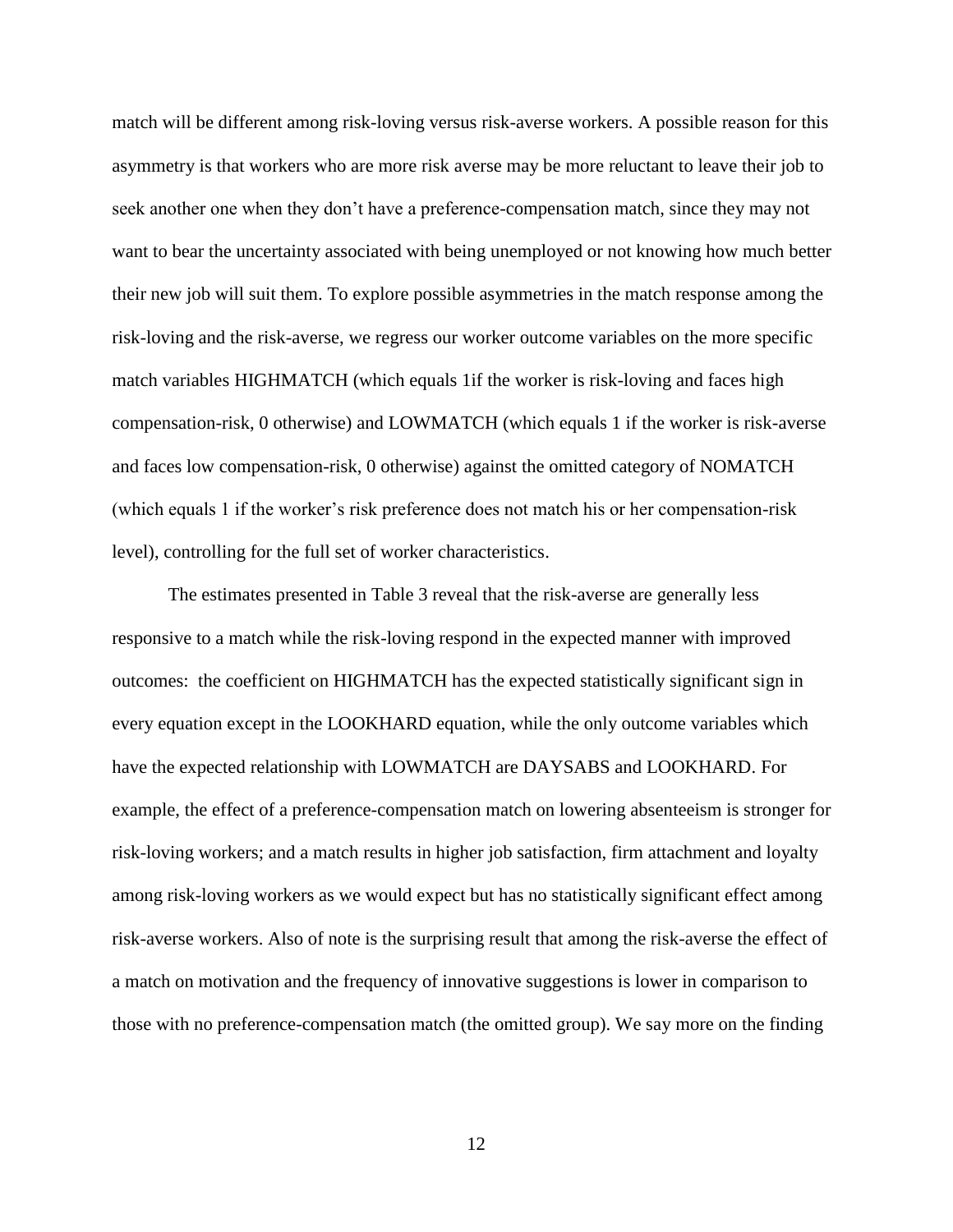that a match between the preferences of risk-averse workers and compensation risk does not necessarily improve outcomes at the end of this section.

#### [TABLE 3 AROUND HERE]

We next turn to a closer analysis of workers whose risk preferences do not match their compensation risk, i.e., those who either are risk-loving but face low compensation risk (NOMATCH10=1), or those who are risk-averse but face high compensation risk (NOMATCH01=1). We do this to explore the possibility that among workers whose risk preferences do not match the extent of compensation risk they face (i.e., NOMATCH=1) there may be asymmetries in behavior. For example, a lack of a match may result in inferior worker outcomes for the risk-loving but not the risk-averse, following the same reasoning introduced earlier, i.e., that the risk averse may be reluctant to leave their job and seek another thereby incurring income uncertainty associated with unemployment. To investigate this, using the subsample of workers whose risk-preferences do not match their compensation risk, we estimate regressions of our seven worker outcome variables on NOMATCH10 against the omitted category NOMATCH01, controlling for the full set of worker characteristics. The results in Table 4 reveal that among workers with no match, the risk-loving workers look harder for another job, have higher motivation, lower job satisfaction, lower intention to stay at the firm, and are less loyal to the firm, but offer more suggestions, than those who are risk-averse. Put differently, the risk-averse are generally less negatively affected by a mismatch between their risk preferences and the compensation risk they face.

#### [TABLE 4 AROUND HERE]

This echoes our earlier finding that for risk-averse workers a preference-compensation match does not necessarily improve outcomes, and in some cases may even lower worker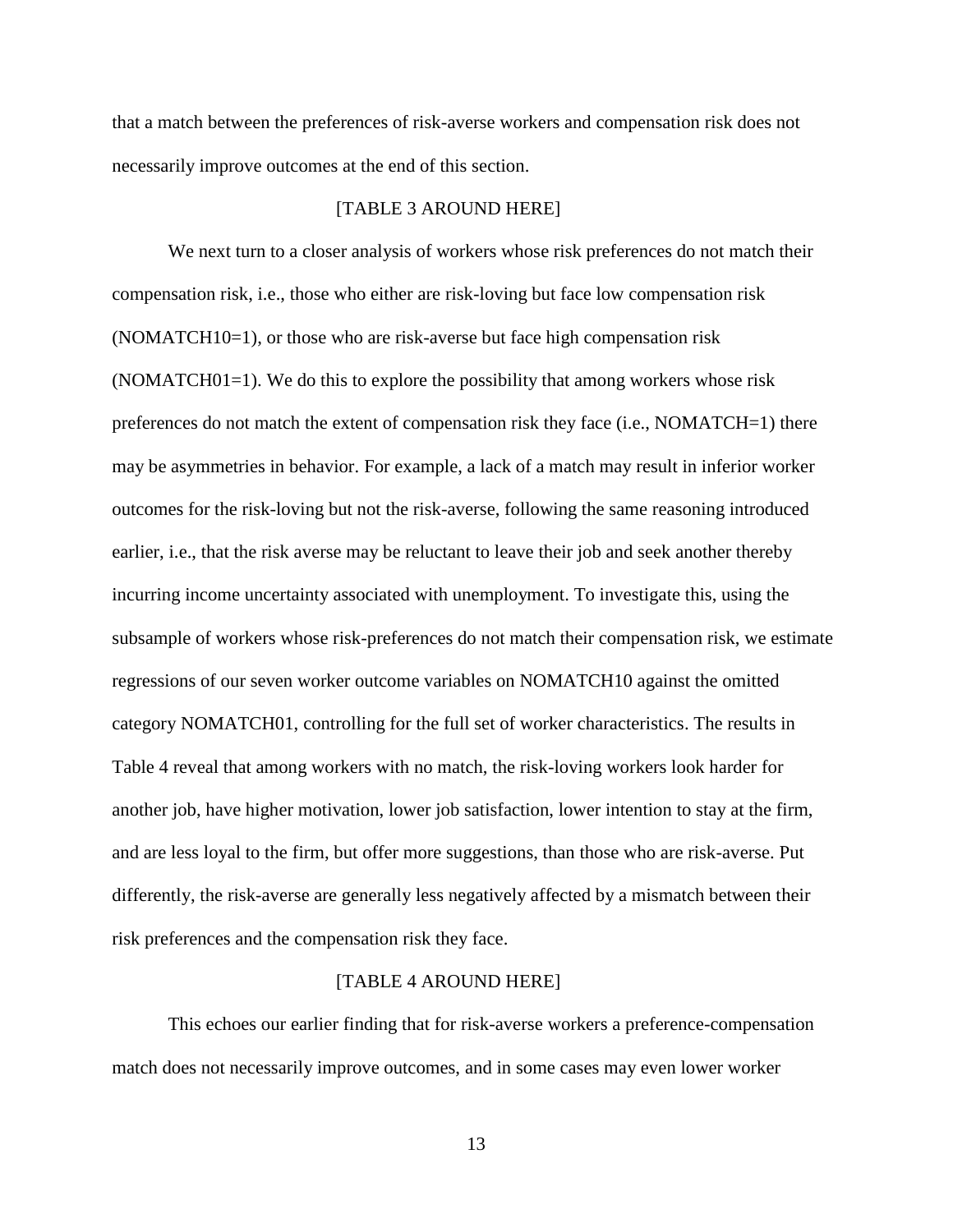performance. There are at least four possible explanations for this. One is that even risk-averse workers like having output-contingent compensation despite their aversion to the variability it creates in their pay, perhaps because seeing their risk-loving colleagues receive variable compensation creates a desire for it among them as well, or because profit-sharing and bonuses instill a sense of ownership and cooperation that workers like despite their disutility from the risk it imposes on their earnings. Both risk-loving and risk-averse workers seem to have a baseline appreciation of the notion of incentives tied to performance, and while the risk-averse might prefer a less intense version of this scenario, it is not necessarily the case that they are not motivated by incentives. This issue is explored in greater detail in another paper of ours on worker attitudes towards different forms of employee ownership (Kurtulus, Blasi, and Kruse, 2010). Expanding on the findings that a preference-compensation match does not always yield improved outcomes in the case of risk-averse workers, we use a subsample of employees who have a low tolerance for risk (i.e., low LOVERISK) to estimate regressions of our seven employee outcome variables on NOMATCH01 (i.e., the person is risk-averse but faces high compensation risk) against the base group of workers who are risk-averse and face low compensation risk, controlling for the full set of worker characteristics. Results are illustrated in Appendix Table A. There is indeed some evidence that risk-averse workers exhibit better outcomes when they face high compensation risk than when they face low compensation risk in the case of attachment to the firm, loyalty, and frequency of innovative suggestions; however, in the case of the remaining outcome variables the results are not statistically significant at conventional levels.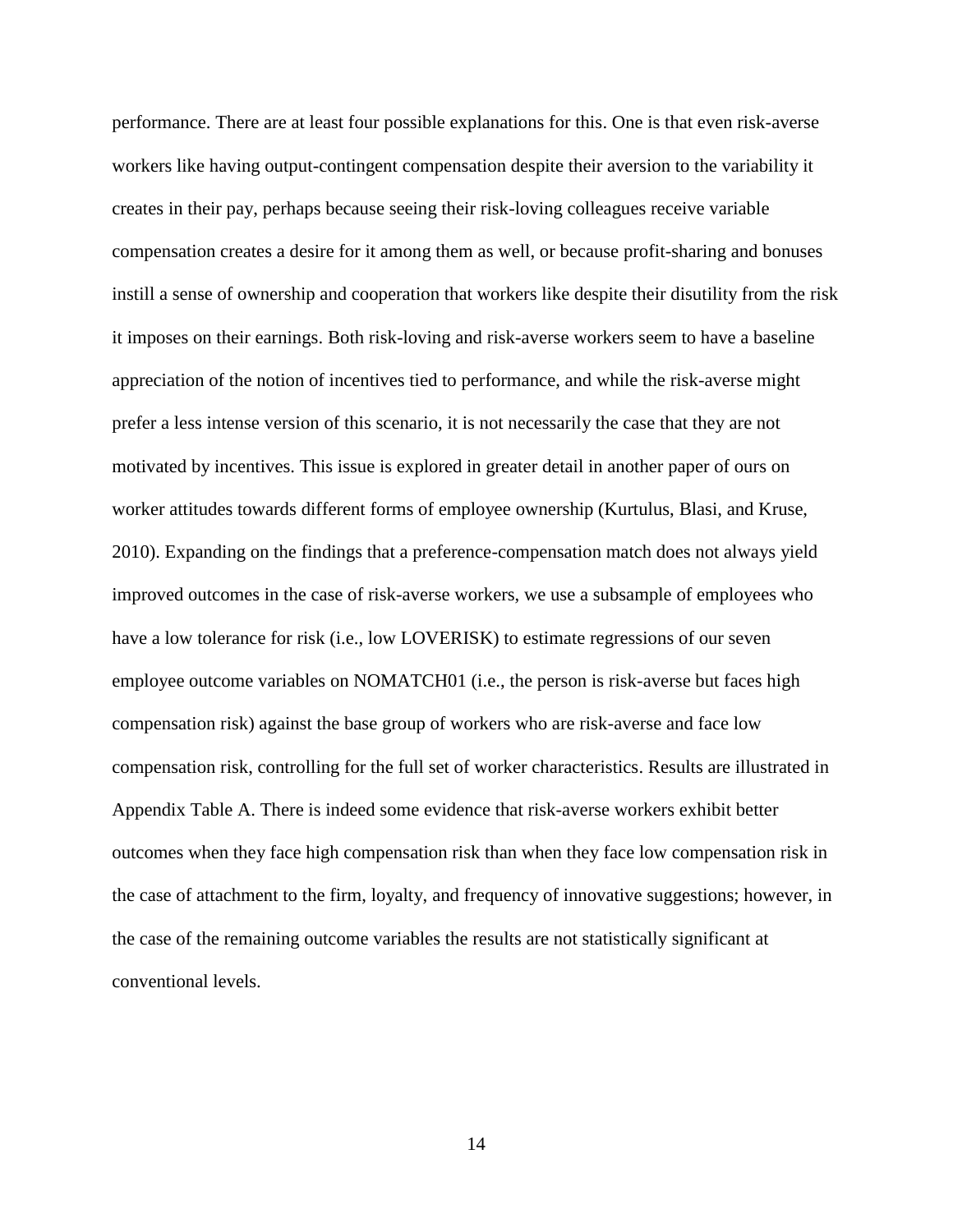A related potential explanation is that workers may respond favorably to having choice over the composition of their compensation rather than the firm choosing this paternalistically for them. We find some evidence supporting this hypothesis in the next section.

Risk-averse workers may also not mind performance-related pay when it is "gravy" on top of regular base pay, rather than substituting for base pay, in which case it may be seen as an uncertain gift from the company rather than something that may harm one's economic position. The evidence from both national and company surveys indicates that shared capitalism pay tends to supplement rather than substitute for base pay (Kruse, Freeman, and Blasi 2010). The relation between performance-related pay, base pay, and risk aversion is a valuable area for further research.

Finally, previous research has shown profit sharing, employee ownership and other forms of variable pay to be most effective in increasing productivity and performance when implemented as part of a package of complementary high-performance workplace practices such as delegation of decision-making rights to workers, team production, and on-the-job training (Ichniowski, et. al. 1996, Ichniowski, Shaw and Prennushi 1997, Becker and Huselid 1998, Blasi, Freeman, Mackin and Kruse 2010); a match between risk preference and compensation risk may improve outcomes even for risk-averse workers when combined with complementary high-performance workplace practices. Though we do not explore this in the current paper, we view it as a fruitful avenue for future research.

#### **Robustness Analysis**

We also investigate an alternative compensation risk variable which includes further measures of employee ownership, in particular the value of stock and option holdings of the worker: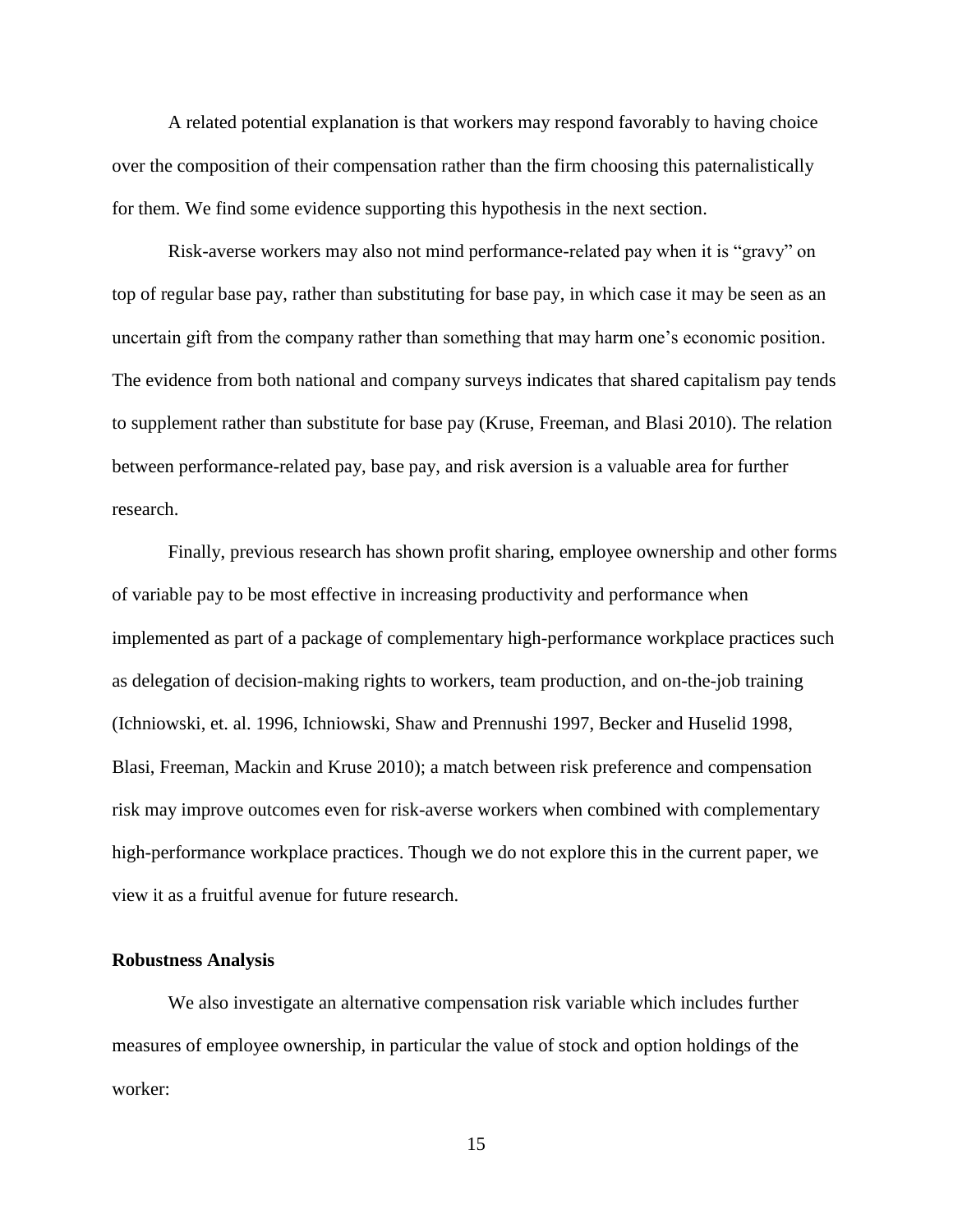$COMPRISK1 =$ Share of the worker's base salary that is comprised of performancerelated pay (including profit-sharing, individual-based, workgroup-based or department-based performance bonuses), company stock held in ESOPs, 401K plans, and bought in the open market, and potential profit from exercising company options.<sup>5</sup>

The advantage of COMPRISK1 is that it is more inclusive of different forms of employee ownership and employee equity participation than COMPRISK. We estimate all our regressions using this alternative compensation risk measure COMPRISK1, and the associated match variables MATCH1, HIGHMATCH1, LOWMATCH1, NOMATCH101, NOMATCH011 (constructed exactly as before except using COMPRISK1 instead of COMPRISK). <sup>6</sup> As seen in Tables 5-7, the estimated relationships of interest are generally qualitatively the same in sign and significance, but the magnitudes are slightly smaller when compared to the estimates from the regressions which used COMPRISK.

#### [TABLE 5 AROUND HERE]

[TABLE 6 AROUND HERE]

#### [TABLE 7 AROUND HERE]

Nevertheless, we prefer COMPRISK over COMPRISK1 and treat it as our main compensation risk measure for two reasons. First, COMPRISK is a sharper measure of the share of salary comprised of variable pay in a given year, while COMPRISK1 includes cumulative forms of employee ownership and employee equity participation that have been amassed over several years. Specifically, COMPRISK pertains to the portion of the worker's base salary comprised of profit-sharing and performance bonuses in a given year, while the stock and option holdings included in COMPRISK1 pertain to cumulative holdings and not just stock and option grants in a given year. Second, while the workers have no choice over the portion of salary comprised of profit-sharing and bonuses captured in COMPRISK, some components of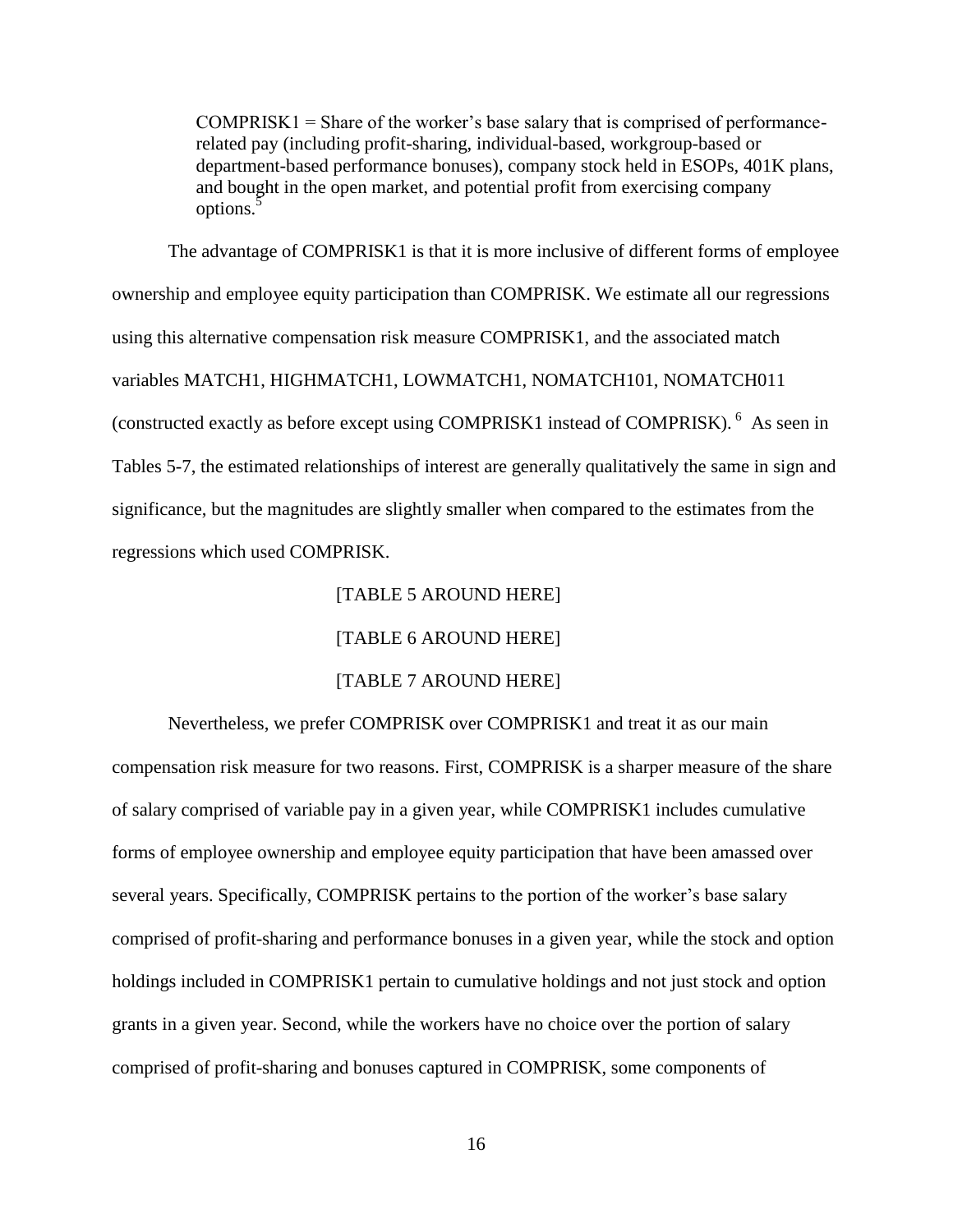COMPRISK1 are subject to employee choice in a number of the firms in the NBER survey where workers had discretion over their investments in company stock. Using a compensation risk measure over which the worker has no choice, namely COMPRISK, helps prevent endogeneity bias in the regression estimates since the dependent variables are unlikely to affect COMPRISK (while they might plausibly affect worker decisions to purchase stock, so the COMPRISK1 specification will yield biased estimates due to reverse causality).<sup>7</sup>

#### **CONCLUSION**

Past studies on risk preferences, compensation risk, and employee outcomes have either focused on the role of risk aversion in shaping attitudes toward variable pay, or on the relation between variable pay and worker outcomes. Our paper is the first study to link these two branches of the literature by examining how a preference-compensation risk match influences worker outcomes. Our primary finding is that a match between the worker's risk preferences and the extent of risk in his or her compensation increases motivation, job satisfaction, company attachment and loyalty, though the risk-averse are generally less responsive to a preferencecompensation match than the risk-loving. We also find that the risk-averse are generally less negatively affected by a preference-compensation mismatch than the risk-loving, and shared capitalism is linked to improving numerous worker outcomes even among the risk-averse. These results suggest that even risk-averse workers do not react badly, and in many cases may respond positively, to having at least a portion of their pay comprised of variable pay despite the fact that it introduces risk into their compensation.

Thus our findings shed a favorable light upon variable pay and employee ownership. One of the common criticisms made against employee ownership is that it has the downside of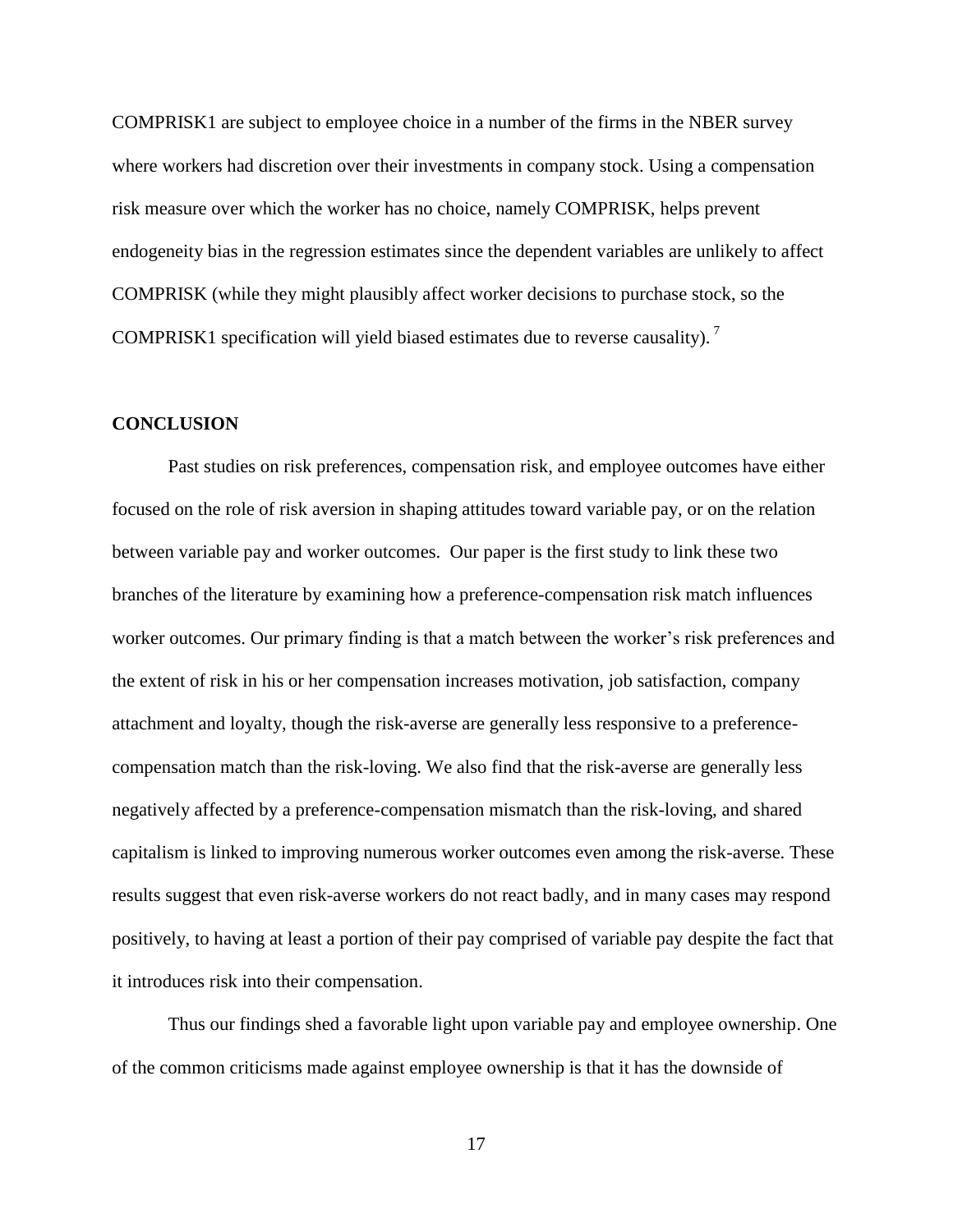imposing compensation risk onto workers, but our results suggest that this may not reduce worker utility as standard theories would predict. We therefore view our results as a valuable contribution to the employee ownership literature, enabling us to update our beliefs on how workers react to employee ownership.

The General Social Survey of 2006 shows that 46.7 percent of workers in the private sector workforce have some combination of profit or gain sharing, employee stock ownership or employee stock options. Indeed, almost half, 48.6 percent, of for-profit companies have one or more of these shared capitalist practices that provide workers with income based on the performance of the underlying capital of firms, and 62.6 percent of workers in corporations with stock have one or more of these practices. These levels of incidence demonstrate that the NBER Shared Capitalism Data which our analysis is based on does not merely reflect information on a small niche but a meaningful sector within the economy. Furthermore, while inflation-adjusted wages have been relatively flat since the 1980s, capital income has been shown to play an important role in increasing inflation-adjusted family wealth (Mishel, Bernstein, and Shierholz, 2009). We therefore view further study of shared capitalist practices to be a subject that merits continued research.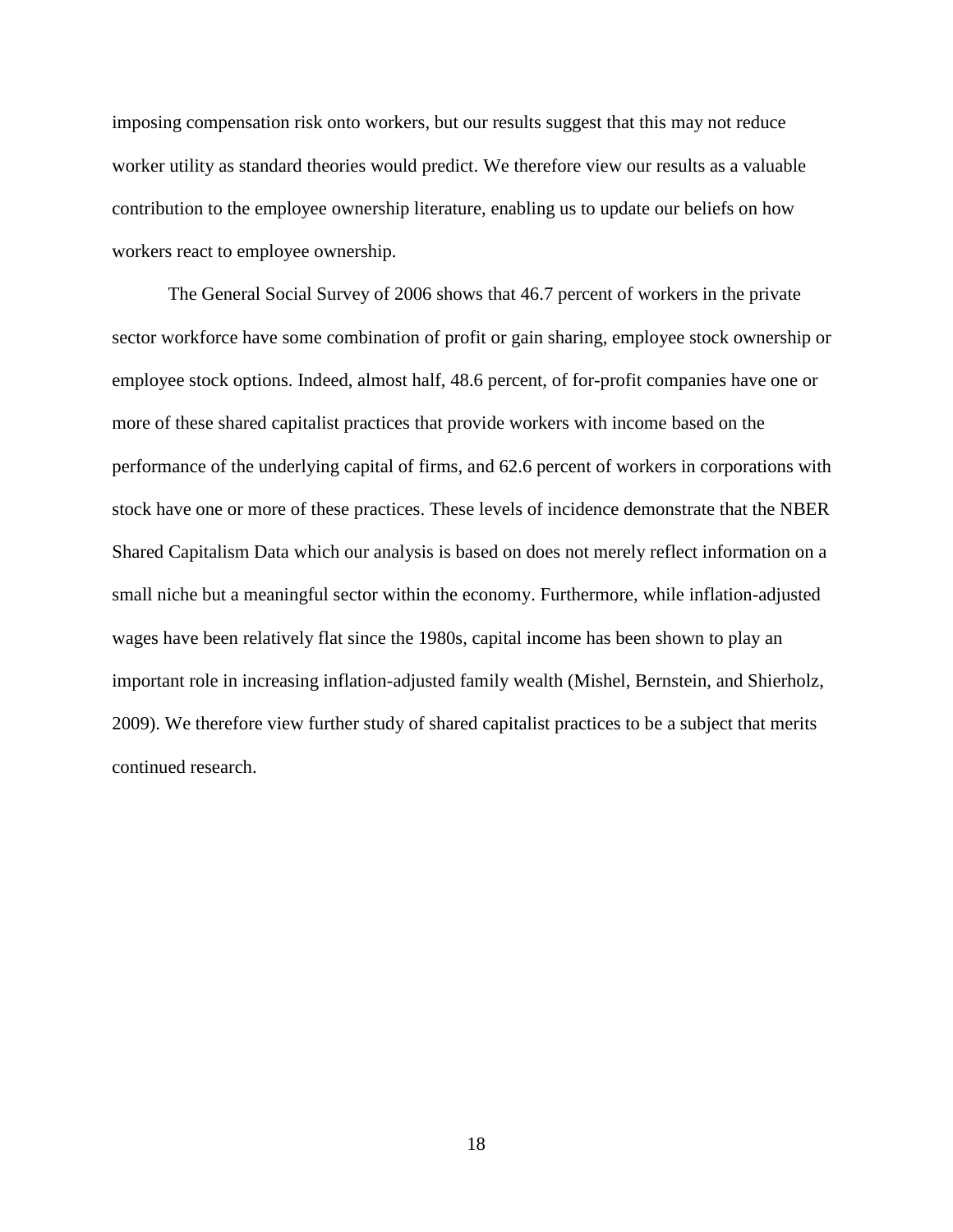#### **ENDNOTES**

<sup>1</sup> The wording of the survey question is: "Some people like to take risks and others dislike taking risks. Where would you place yourself on a scale of how much you like or dislike taking risks, where 0 is hating to take any kind of risk and 10 is loving to take risks?"

 $2$  This variable is constructed as the ratio of two variables BONVAL, which indicates the total dollar value of performance-based payments in the previous year including profit-sharing, individual-based, workgroup-based or department-based performance bonuses, and BASEPAY, which indicates the worker's annual base pay the previous year excluding overtime, bonuses and commissions.

 $3$  Later in the paper as a robustness check we also investigate an alternative compensation risk variable that includes further measures of employee ownership like stock and option holdings. However, we prefer COMPRSIK and treat it as our main compensation risk variable because it is a sharper measure of the share of salary comprised of variable pay in a given year (while the alternative measure includes cumulative forms of employee equity participation that have been amassed over multiple years) and workers have no choice over the portion of salary comprised of profit sharing and bonuses captured in COMPRISK (while some components of the alternative measure are subject to employee choice in a number of firms in the NBER Survey creating potential endogeneity bias in the regression estimates). Our key regression results are robust to using the alternative compensation risk measure.

<sup>4</sup> We also tried dividing the distribution of COMPRISK into three at the  $33<sup>rd</sup>$  and 66<sup>th</sup> percentiles, and LOVERISK into three at 4 and 7, defining MATCH, HIGHMATCH and LOWMATCH similarly, but also defining MIDMATCH to indicate match in the center of the two distributions. The regression results were qualitatively very similar.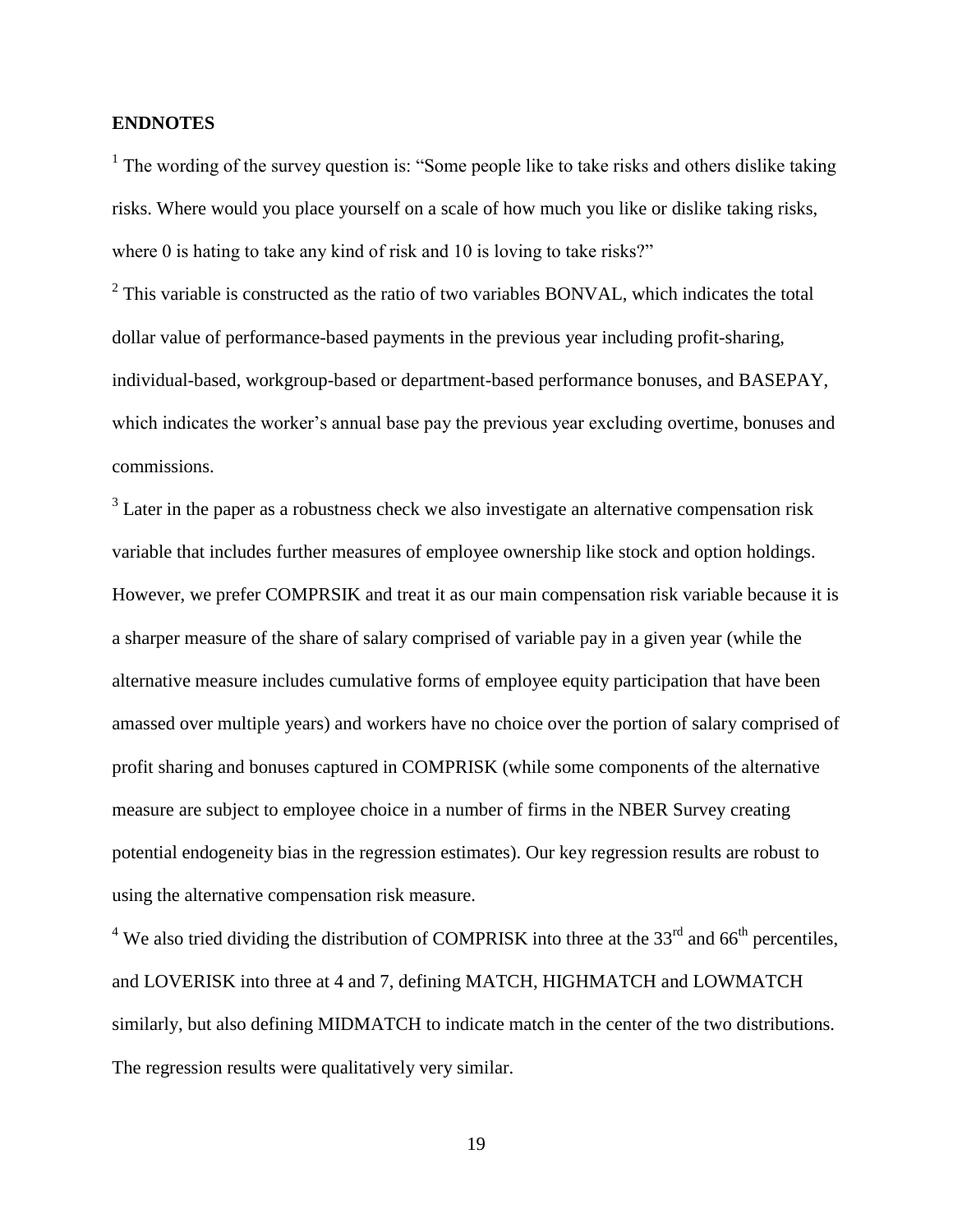$<sup>5</sup>$  This variable is constructed from the NBER Shard Capitalism Survey's variables as</sup> (BONVAL+EOVAL2+SOVAL)/BASEPAY.

<sup>6</sup> COMPRISK1 equals 5 percent at the  $25<sup>th</sup>$  percentile, 35 percent at the  $50<sup>th</sup>$  percentile, and 123 percent at the  $75<sup>th</sup>$  percentile of its distribution. Thirty-nine percent of workers have a high preference for risk and a high level of compensation risk (HIGHMATCH1=1), 14 percent have a low preference for risk and low compensation risk (LOWMATCH1=1), 36 percent have a high preference for risk but low compensation risk (NOMATCH101=1), and the remaining 11 percent of workers have a low preference for risk but high compensation risk (NOMATCH011=1). <sup>7</sup> We re-estimated the regressions in Tables 5-7 using the subset of seven firms in the NBER Survey where the workers had no choice over their variable pay to get around the endogeneity of COMPRISK1, but the regression sample sizes were much smaller than the samples sizes in Tables 5-7 resulting in low precision in the estimates (these were some of the smaller firms in the NBER Survey). The coefficient estimates that were statistically significant, however, were larger in magnitude than both the estimates using COMPRISK1 in Tables 5-7 and the estimates using COMPRISK in Tables 2-4, suggesting that workers who have choice over the portion of pay that is variable are more responsive to a preference-compensation match, consistent with our earlier finding that the estimates of interest in the COMPRISK regressions in Tables 2-4 were found to be larger in magnitude than the COMPRISK1 results in Tables 5-7 also suggesting that choice leads to greater responsiveness to a match. These auxiliary regression results are available from the authors.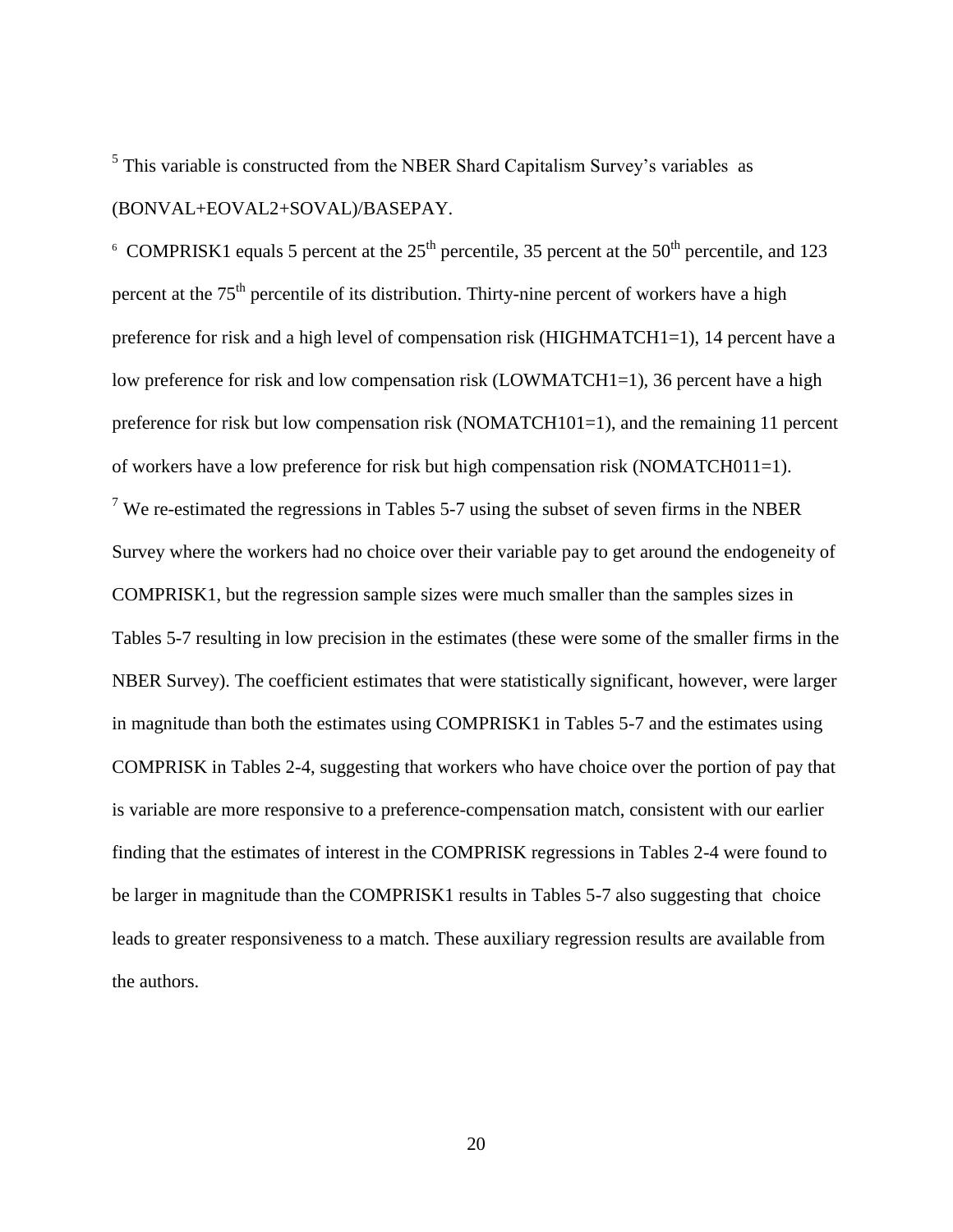#### **REFERENCES**

Becker, Brian E. and Mark A. Huselid. 1998. "High-Performance Work Systems and Firm Performance: A Synthesis of Research and Managerial Implications", in *Research in Personnel and Human Resources*, G. Ferris, Ed., Vol. 16, Greenwich, Connecticut: JAI Press.

Blasi, Joseph R, Richard B. Freeman, Christopher Mackin, and Douglas L. Kruse. 2010. "Creating a Bigger Pie? The Effects of Employee Ownership, Profit Sharing, and Stock Options on Workplace Performance", in *Shared Capitalism at Work: Employee Ownership, Profit and Gain Sharing, and Broad-Based Stock Options*, Douglas L. Kruse, Richard B. Freeman, and Joseph B. Blasi, Eds. Chicago, IL: University of Chicago Press.

Brown, Sarah, Fathi Fakhfakh, and John G. Sessions. 1999. "Absenteeism and Employee Sharing: An Empirical Analysis Based on French Panel Data, 1981-1991", *Industrial and Labor Relations Review*, Vol. 52, No. 2 (Jan.), pp. 234-251.

Bryson, Alex, and Richard B. Freeman. 2010. "How Does Shared Capitalism Affect Economic Performance in the United Kingdom?" in *Shared Capitalism at Work: Employee Ownership, Profit and Gain Sharing, and Broad-Based Stock Options*, Douglas L. Kruse, Richard B. Freeman, and Joseph B. Blasi, Eds. Chicago, IL: University of Chicago Press.

Cadsby, C. Bram, Fei Song, and Francis Tapon. 2007. "Sorting and Incentive Effects of Pay for Performance: An Experimental Investigation", *Academy of Management Journal*, Vol. 50, No. 2, pp. 387-405.

Cornelissen, Thomas, John S. Heywood, and Uwe Jirjahn. 2008. "Performance Pay, Risk Attitudes, and Job Satisfaction", DIW Berlin Working Paper.

Del Boca, Alessandra, Douglas Kruse, and Andrew Pendelton. 1999. "Decentralisation of Bargaining Systems and Financial Participation: A Comparative Analysis of Italy, U.K. and the U.S.", *Lavoro e Relazioni Industriali*, Summer 1999.

Dohmen, Thomas, Armin Falk, David Huffmann, Uwe Sunde, Jürgen Schupp, and Gert Wagner. 2007. ["Individual Risk Attitudes: Measurement, Determinants and Behavioral Consequences"](http://www.swarthmore.edu/Documents/academics/economics/huffman/Individual_risk_attitudes_JEEA.pdf). *The Journal of the European Economic Association*, forthcoming.

Dohmen, Thomas, and Armin Falk. 2006. "Performance Pay and Multidimensional Sorting: Productivity, Preferences and Gender". *American Economic Review*, forthcoming.

Green, Colin and John S. Heywood. 2008. "Does Performance Pay Increase Job Satisfaction", *Economica*, Vol. 75, pp. 710-728.

Holmstrom, Bengt. 1979. "Moral Hazard and Observability", *Bell Journal of Economics*, Vol. 10, No. 1, pp. 74-91.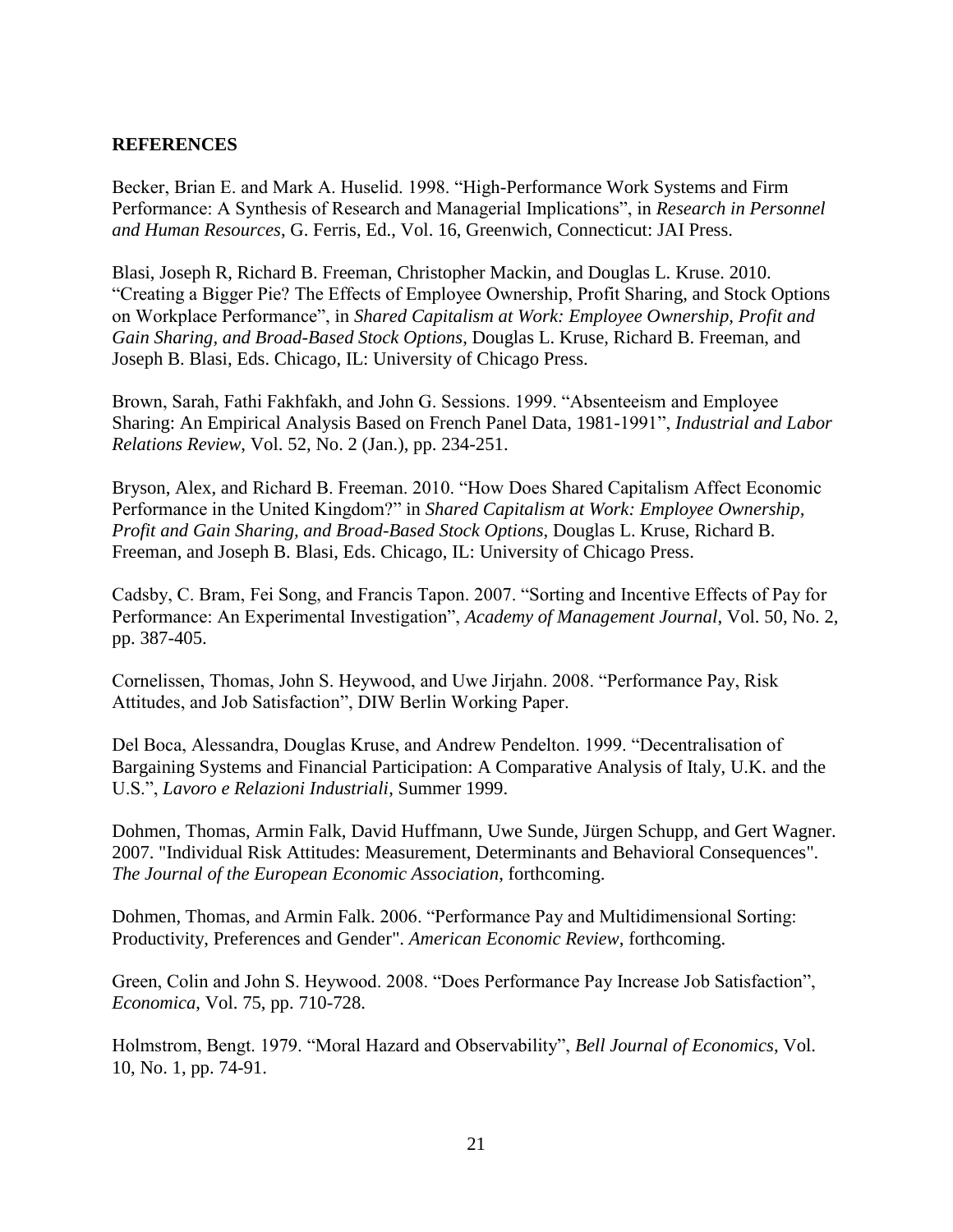Ichniowski, Casey, Kathryn Shaw, and Giovanna Prennushi. 1997. "The Effects of Human Resource Management Practices on Productivity: A Study of Steel Finishing Lines", *American Economic Review*, Vol. 87, No. 3, pp. 291-313.

Ichniowski, Casey, Thomas Kochan, David Levine, Craig Olson, and George Strauss. 1996. "What Works at Work: Overview and Assessment", *Industrial Relations*, Vol. 35, No. 3, pp. 299-333.

Jones, Derek C., and Takao Kato. 1995. "The Productivity Effects of Employee Stock-Ownership Plans and Bonuses: Evidence from Japanese Panel Data", *American Economic Review*, Vol. 85, No. 3, pp. 391-414.

Kruse, Douglas, Joseph Blasi, and Rhokeun Park. 2010. "Shared Capitalism in the U.S. Economy: Prevalence, Characteristics, and Employee Views of Financial Participation in Enterprises," in *Shared Capitalism at Work: Employee Ownership, Profit and Gain Sharing, and Broad-Based Stock Options*, Douglas L. Kruse, Richard B. Freeman, and Joseph B. Blasi, Eds. Chicago, IL: University of Chicago Press.

Kruse, Douglas, Richard Freeman, and Joseph Blasi. 2010. "Do Workers Gain by Sharing? Employee Outcomes Under Employee Ownership, Profit Sharing, and Broad-based Stock Options," in *Shared Capitalism at Work: Employee Ownership, Profit and Gain Sharing, and Broad-Based Stock Options*, Douglas L. Kruse, Richard B. Freeman, and Joseph B. Blasi, Eds. Chicago, IL: University of Chicago Press.

Kurtulus, Fidan Ana, Joseph R. Blasi and Douglas L. Kruse. 2010. "Worker Attitudes Towards Different Forms of Employee Ownership and Variable Pay", University of Massachusetts Amherst Working Paper.

Milgrom, Paul and John Roberts. 1992. *Economics, Organization and Management*. Englewood Cliffs, NJ: Prentice Hall.

Mishel, Lawrence, Jared Bernstein, and Heidi Shierholz. 2009. *The State of Working America, 2008-2009*. Ithaca, NY: Cornell University Press.

Niederle, Muriel, and Lise Vesterlund. 2007. "Do Women Shy Away From Competition? Do Men Compete Too Much?". *Quarterly Journal of Economics*, Vol. 122, No. 3.

Shavell, Steven. 1979. "Risk Sharing and Incentives in the Principal and Agent Relationship", *Bell Journal of Economics*, Vol. 10, No. 1, 55-73.

Wilson, Nicholas, and Michael J. Peel. 1991. "The Impact of Absenteeism and Quits of Profit-Sharing and Other Forms of Employee Participation", *Industrial and Labor Relations Review*, Vol. 44, No. 3 (April), pp. 454-468.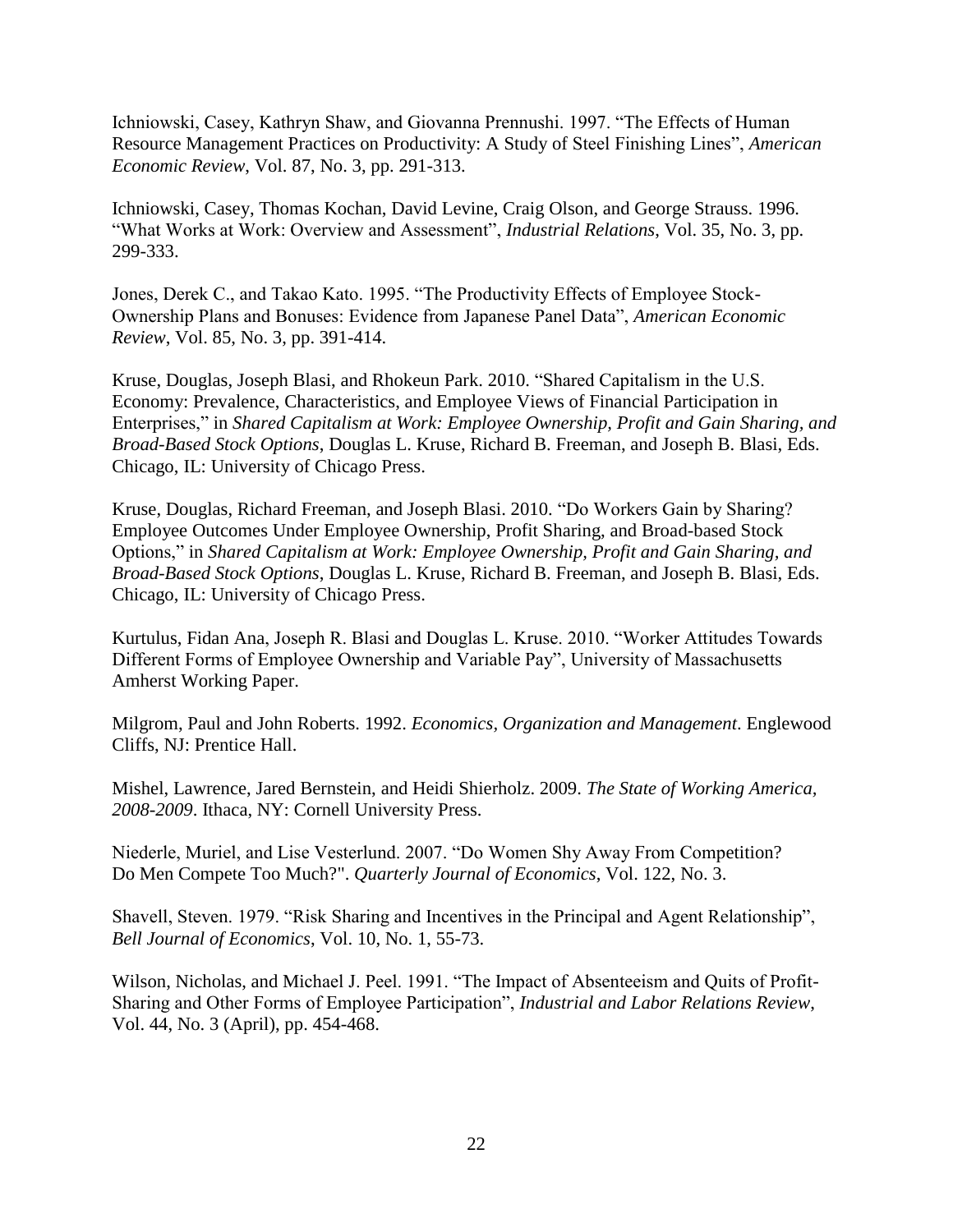#### **TABLES**

### **Table 1: Descriptive Statistics**

| Variable                   | Mean      | Std. Dev. | Min              | Max            | Obs    |
|----------------------------|-----------|-----------|------------------|----------------|--------|
| loverisk                   | 5.60      | 2.44      | $\boldsymbol{0}$ | 10             | 41,695 |
| comprisk                   | 0.13      | 0.88      | $\boldsymbol{0}$ | 125            | 27,437 |
| daysabs                    | 1.73      | 7.41      | $\mathbf{0}$     | 180            | 44,651 |
| lookhard                   | 1.57      | 0.83      | $\mathbf{1}$     | $\overline{4}$ | 46,202 |
| motivation                 | 4.02      | 0.90      | $\mathbf{1}$     | 5              | 45,832 |
| jobsatisfac                | 5.03      | 1.30      | $\mathbf{1}$     | 7              | 43,413 |
| longtime                   | 0.82      | 0.39      | $\mathbf{0}$     | $\mathbf{1}$   | 46,061 |
| loyal                      | 3.33      | 0.80      | $\mathbf{1}$     | $\overline{4}$ | 42,350 |
| suggestions                | 2.22      | 0.84      | $\mathbf{1}$     | 5              | 33,423 |
| match                      | 0.54      | 0.50      | $\overline{0}$   | $\mathbf{1}$   | 27,134 |
| highmatch                  | 0.40      | 0.49      | $\overline{0}$   | $\mathbf{1}$   | 27,134 |
| lowmatch                   | 0.14      | 0.35      | $\boldsymbol{0}$ | $\mathbf{1}$   | 27,134 |
| nomatch                    | 0.46      | 0.50      | $\boldsymbol{0}$ | $\mathbf{1}$   | 27,134 |
| nomatch10                  | 0.36      | 0.48      | $\boldsymbol{0}$ | $\mathbf{1}$   | 27,134 |
| nomatch01                  | 0.10      | 0.30      | $\boldsymbol{0}$ | $\mathbf{1}$   | 27,134 |
| age                        | 40.93     | 10.50     | 16               | 84             | 36,791 |
| female                     | 0.31      | 0.46      | $\boldsymbol{0}$ | $\mathbf{1}$   | 38,325 |
| union                      | 0.12      | 0.32      | $\boldsymbol{0}$ | $\mathbf{1}$   | 46,269 |
| tenure                     | 9.54      | 8.98      | $\mathbf{0}$     | 51.08          | 45,755 |
| basepay                    | 54,820.22 | 41,997.23 | 600              | 1,000,000      | 30,457 |
| hours                      | 45.79     | 8.14      | $\boldsymbol{0}$ | 100            | 45,696 |
| atmkt                      | 0.59      | 0.49      | $\mathbf{0}$     | $\mathbf{1}$   | 36,236 |
| Ethnicity:                 |           |           |                  |                |        |
| white                      | 0.77      | 0.42      | $\overline{0}$   | $\mathbf{1}$   | 36,061 |
| hispanic                   | 0.07      | 0.26      | $\boldsymbol{0}$ | $\mathbf{1}$   | 36,061 |
| black                      | 0.05      | 0.21      | $\boldsymbol{0}$ | $\mathbf{1}$   | 36,061 |
| asian                      | 0.08      | 0.27      | $\boldsymbol{0}$ | $\mathbf{1}$   | 36,061 |
| native american            | 0.01      | 0.11      | $\boldsymbol{0}$ | $\mathbf{1}$   | 36,061 |
| other                      | 0.02      | 0.15      | $\mathbf{0}$     | $\mathbf{1}$   | 36,061 |
| Education:                 |           |           |                  |                |        |
| no high school             | 0.04      | 0.19      | $\boldsymbol{0}$ | $\mathbf{1}$   | 35,758 |
| high school                | 0.23      | 0.42      | $\boldsymbol{0}$ | $\mathbf{1}$   | 35,758 |
| some college               | 0.22      | 0.41      | $\boldsymbol{0}$ | $\mathbf{1}$   | 35,758 |
| associate degree           | 0.08      | 0.28      | $\boldsymbol{0}$ | $\mathbf{1}$   | 35,758 |
| college                    | 0.28      | 0.45      | $\boldsymbol{0}$ | $\mathbf{1}$   | 35,758 |
| graduate school            | 0.14      | 0.34      | $\overline{0}$   | $\mathbf{1}$   | 39,436 |
| Occupation:                |           |           |                  |                |        |
| production                 | 0.43      | 0.50      | $\boldsymbol{0}$ | $\mathbf{1}$   | 45,816 |
| administrative support     | 0.06      | 0.24      | $\boldsymbol{0}$ | $\mathbf{1}$   | 45,816 |
| professional and technical | 0.30      | 0.46      | $\boldsymbol{0}$ | $\mathbf{1}$   | 45,816 |
| sales                      | 0.06      | 0.23      | $\mathbf{0}$     | $\mathbf{1}$   | 45,816 |
| customer service           | 0.03      | 0.17      | $\mathbf{0}$     | $\mathbf{1}$   | 45,800 |
| management                 | 0.13      | 0.33      | $\overline{0}$   | $\mathbf{1}$   | 45,816 |

Note: Based on the NBER Shared Capitalism Survey of  $N = 46,907$  workers.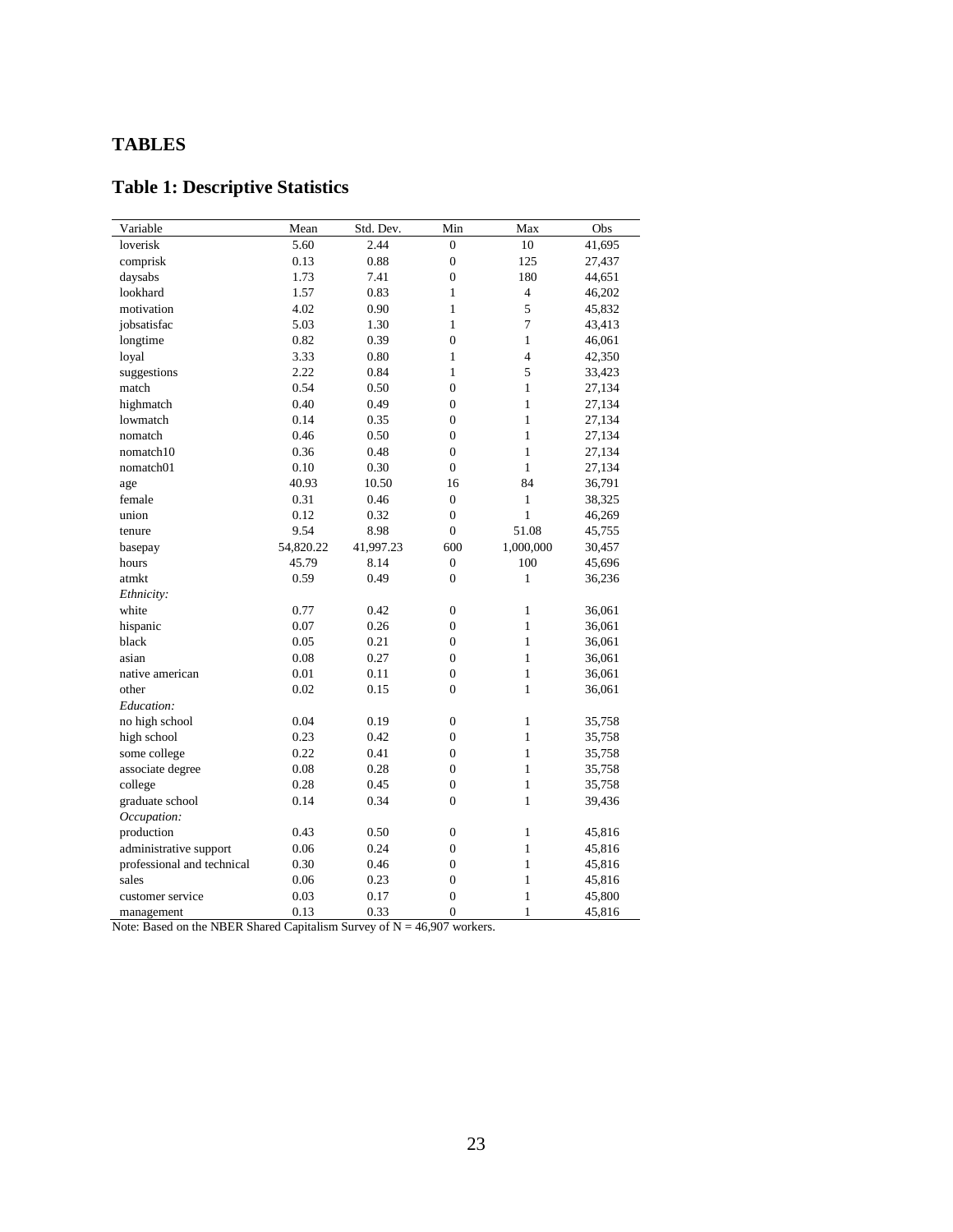#### **Table 2: Effect of MATCH (against omitted base group NOMATCH) on Worker Outcomes (using compensation risk variable COMPRISK)**

|                            | daysabs     | lookhard    | motivation  | jobsatisfac | longtime    | loyal       | suggestions |
|----------------------------|-------------|-------------|-------------|-------------|-------------|-------------|-------------|
|                            | (1)         | (2)         | (3)         | (4)         | (5)         | (6)         | (7)         |
| match                      | $-0.642***$ | $-0.030**$  | $0.038***$  | $0.075***$  | $0.014**$   | $0.063***$  | $-0.021$    |
|                            | (0.230)     | (0.012)     | (0.013)     | (0.019)     | (0.006)     | (0.012)     | (0.013)     |
| age                        | $-0.078***$ | $-0.009***$ | $0.004***$  | $0.008***$  | 0.000       | $0.008***$  | $-0.004***$ |
|                            | (0.014)     | (0.001)     | (0.001)     | (0.001)     | (0.000)     | (0.001)     | (0.001)     |
| female                     | 2.818***    | $-0.092***$ | $0.077***$  | $0.109***$  | $0.020***$  | $0.100***$  | $-0.119***$ |
|                            | (0.320)     | (0.014)     | (0.015)     | (0.021)     | (0.006)     | (0.013)     | (0.014)     |
| union                      | 0.549       | $0.266***$  | $-0.117***$ | $-0.191***$ | $-0.086***$ | $-0.134***$ | 0.010       |
|                            | (0.660)     | (0.036)     | (0.036)     | (0.052)     | (0.015)     | (0.033)     | (0.030)     |
| tenure                     | $-0.006$    | $-0.005***$ | $-0.007***$ | $-0.007***$ | $0.001**$   | $-0.000$    | $0.003***$  |
|                            | (0.015)     | (0.001)     | (0.001)     | (0.001)     | (0.000)     | (0.001)     | (0.001)     |
| basepay                    | 0.000       | $-0.000$    | $0.000***$  | $0.000***$  | $0.000***$  | $0.000**$   | $0.000***$  |
|                            | (0.000)     | (0.000)     | (0.000)     | (0.000)     | (0.000)     | (0.000)     | (0.000)     |
| hours                      | $-0.160***$ | $0.002**$   | $0.008***$  | $0.005***$  | $0.001**$   | $0.006***$  | $0.008***$  |
|                            | (0.020)     | (0.001)     | (0.001)     | (0.001)     | (0.000)     | (0.001)     | (0.001)     |
| atmkt                      | $-0.798***$ | $-0.278***$ | $0.181***$  | 0.449***    | $0.092***$  | $0.245***$  | $-0.030**$  |
|                            | (0.231)     | (0.012)     | (0.013)     | (0.019)     | (0.006)     | (0.011)     | (0.013)     |
|                            |             |             |             |             |             |             |             |
| Ethnicity:                 |             |             |             | $0.225***$  |             |             |             |
| hispanic                   | $-1.389***$ | 0.025       | $0.168***$  |             | $-0.034**$  | $0.123***$  | $0.066*$    |
|                            | (0.458)     | (0.028)     | (0.029)     | (0.045)     | (0.013)     | (0.025)     | (0.035)     |
| black                      | $-0.626$    | $0.170***$  | $0.159***$  | 0.061       | $-0.045***$ | $-0.103***$ | $-0.182***$ |
|                            | (0.582)     | (0.036)     | (0.036)     | (0.052)     | (0.015)     | (0.032)     | (0.030)     |
| asian                      | $-3.266***$ | 0.017       | $0.224***$  | 0.017       | $-0.033***$ | $0.054***$  | $-0.021$    |
|                            | (0.453)     | (0.022)     | (0.022)     | (0.032)     | (0.010)     | (0.019)     | (0.036)     |
| native american            | 0.515       | $-0.003$    | 0.087       | 0.131       | $-0.040$    | $-0.030$    | $-0.068$    |
|                            | (1.102)     | (0.059)     | (0.067)     | (0.093)     | (0.029)     | (0.057)     | (0.054)     |
| other                      | $-0.425$    | $0.160***$  | 0.046       | $-0.082$    | $-0.057***$ | 0.019       | 0.050       |
|                            | (0.766)     | (0.050)     | (0.045)     | (0.063)     | (0.021)     | (0.040)     | (0.059)     |
| Education:                 |             |             |             |             |             |             |             |
| high school                | $-0.155$    | $-0.048$    | $-0.033$    | 0.021       | $0.027*$    | $-0.012$    | $-0.044$    |
|                            | (0.840)     | (0.040)     | (0.046)     | (0.071)     | (0.016)     | (0.040)     | (0.040)     |
| some college               | 0.806       | 0.051       | $-0.022$    | $-0.122*$   | 0.003       | $-0.002$    | 0.053       |
|                            | (0.844)     | (0.040)     | (0.046)     | (0.071)     | (0.017)     | (0.039)     | (0.041)     |
| associate degree           | $-0.779$    | $0.095**$   | $-0.041$    | $-0.195***$ | $-0.031$    | $-0.023$    | 0.060       |
|                            | (0.876)     | (0.043)     | (0.049)     | (0.075)     | (0.020)     | (0.042)     | (0.043)     |
| college                    | $-1.414*$   | $0.128***$  | $-0.058$    | $-0.223***$ | $-0.035*$   | $-0.030$    | $0.154***$  |
|                            | (0.853)     | (0.041)     | (0.047)     | (0.072)     | (0.019)     | (0.040)     | (0.043)     |
| graduate school            | $-2.284**$  | $0.149***$  | $-0.077$    | $-0.227***$ | $-0.058***$ | $-0.025$    | $0.175***$  |
|                            | (0.902)     | (0.043)     | (0.049)     | (0.074)     | (0.021)     | (0.041)     | (0.048)     |
| Occupation:                |             |             |             |             |             |             |             |
| administrative support     | $-1.539***$ | $-0.151***$ | $0.296***$  | $0.269***$  | $0.046***$  | $0.327***$  | $-0.005$    |
|                            | (0.545)     | (0.030)     | (0.030)     | (0.048)     | (0.011)     | (0.026)     | (0.024)     |
| professional and technical | $-0.537$    | $-0.132***$ | $0.227***$  | $0.253***$  | $0.040***$  | $0.293***$  | $0.089***$  |
|                            | (0.333)     | (0.019)     | (0.020)     | (0.028)     | (0.008)     | (0.017)     | (0.020)     |
| sales                      | $-3.412***$ | $-0.237***$ | $0.300***$  | $0.439***$  | $0.070***$  | $0.450***$  | $-0.052*$   |
|                            | (0.511)     | (0.025)     | (0.027)     | (0.039)     | (0.009)     | (0.022)     | (0.028)     |
| customer service           | $-0.840$    | $-0.136***$ | $0.316***$  | 0.030       | $0.027*$    | $0.298***$  | $0.067**$   |
|                            | (0.616)     | (0.037)     | (0.040)     | (0.062)     | (0.015)     | (0.035)     | (0.032)     |
|                            | $-1.935***$ | $-0.196***$ | $0.366***$  | $0.422***$  | $0.068***$  | $0.432***$  | $0.455***$  |
| management                 | (0.399)     | (0.022)     | (0.024)     | (0.034)     | (0.008)     | (0.020)     | (0.028)     |
|                            | $6.713***$  | $2.146***$  | 3.214***    | 4.071***    |             | 2.367***    | 1.901***    |
| Constant                   |             |             |             |             | $\bullet$   |             |             |
|                            | (1.209)     | (0.062)     | (0.066)     | (0.099)     |             | (0.057)     | (0.068)     |
| Observations               | 19218       | 19566       | 19594       | 19618       | 19571       | 19307       | 13904       |
| Pseudo R-squared           | 0.013       | ٠           | ٠           | $\bullet$   | 0.053       | $\bullet$   | $\bullet$   |
| Adjusted R-squared         | $\bullet$   | 0.074       | 0.081       | 0.066       | $\bullet$   | 0.114       | 0.122       |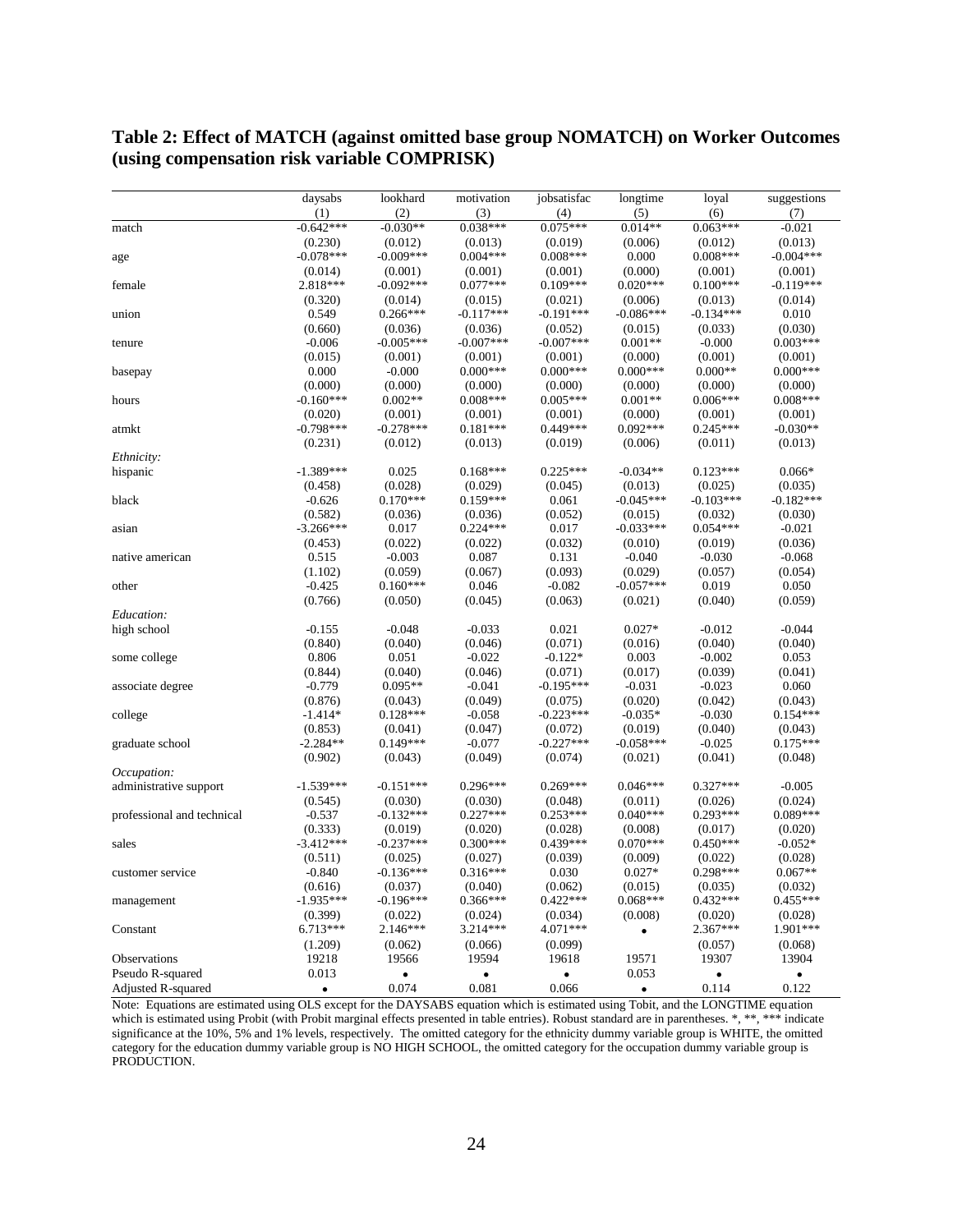|                            | daysabs                | lookhard              | motivation            | jobsatisfac         | longtime               | loyal               | suggestions         |
|----------------------------|------------------------|-----------------------|-----------------------|---------------------|------------------------|---------------------|---------------------|
|                            | (1)                    | (2)                   | (3)                   | (4)                 | (5)                    | (6)                 | (7)                 |
| highmatch                  | $-0.645**$             | $-0.010$              | $0.090***$            | $0.094***$          | $0.015**$              | $0.094***$          | $0.065***$          |
|                            | (0.261)                | (0.014)               | (0.015)               | (0.021)             | (0.006)                | (0.013)             | (0.016)             |
| lowmatch                   | $-0.637*$              | $-0.071***$           | $-0.070***$           | 0.034               | 0.011                  | $-0.002$            | $-0.136***$         |
|                            | (0.332)                | (0.018)               | (0.020)               | (0.029)             | (0.008)                | (0.018)             | (0.016)             |
| age                        | $-0.078***$            | $-0.009***$           | $0.004***$            | $0.008***$          | 0.000                  | $0.008***$          | $-0.004***$         |
|                            | (0.014)                | (0.001)               | (0.001)               | (0.001)             | (0.000)                | (0.001)             | (0.001)             |
| female                     | 2.817***               | $-0.087***$           | $0.088***$            | $0.114***$          | $0.020***$             | $0.107***$          | $-0.103***$         |
|                            | (0.324)                | (0.014)               | (0.015)               | (0.021)             | (0.006)                | (0.013)             | (0.015)             |
| union                      | 0.549                  | $0.269***$            | $-0.110***$           | $-0.188***$         | $-0.086***$            | $-0.129***$         | 0.021               |
|                            | (0.662)                | (0.036)               | (0.036)               | (0.052)             | (0.015)                | (0.033)             | (0.030)             |
| tenure                     | $-0.006$               | $-0.004***$           | $-0.007***$           | $-0.007***$         | $0.001**$              | $-0.000$            | $0.003***$          |
|                            | (0.015)                | (0.001)               | (0.001)               | (0.001)             | (0.000)                | (0.001)             | (0.001)             |
| basepay                    | 0.000                  | $-0.000*$             | $0.000***$            | $0.000***$          | $0.000***$             | 0.000               | $0.000***$          |
|                            | (0.000)                | (0.000)               | (0.000)               | (0.000)             | (0.000)                | (0.000)             | (0.000)             |
| hours                      | $-0.160***$            | $0.002**$             | $0.008***$            | $0.005***$          | $0.001**$              | $0.005***$          | $0.008***$          |
|                            | (0.020)                | (0.001)               | (0.001)               | (0.001)             | (0.000)                | (0.001)             | (0.001)             |
| atmkt                      | $-0.798***$            | $-0.278***$           | $0.181***$            | $0.448***$          | $0.092***$             | $0.245***$          | $-0.029**$          |
|                            | (0.231)                | (0.012)               | (0.013)               | (0.019)             | (0.006)                | (0.011)             | (0.013)             |
| Ethnicity:                 |                        |                       |                       |                     |                        |                     |                     |
| hispanic                   | $-1.389***$            | 0.024                 | $0.165***$            | $0.224***$          | $-0.034**$             | $0.121***$          | $0.059*$            |
|                            | (0.458)                | (0.028)               | (0.029)               | (0.045)             | (0.013)                | (0.025)             | (0.035)             |
| black                      | $-0.626$               | $0.169***$            | $0.156***$            | 0.060               | $-0.045***$            | $-0.104***$         | $-0.186***$         |
|                            | (0.583)<br>$-3.265***$ | (0.036)               | (0.036)<br>$0.214***$ | (0.053)             | (0.015)                | (0.032)             | (0.030)             |
| asian                      |                        | 0.014                 |                       | 0.013               | -0.034***              | $0.047**$           | $-0.037$            |
|                            | (0.454)<br>0.515       | (0.022)<br>$-0.002$   | (0.022)<br>0.090      | (0.032)<br>0.131    | (0.010)<br>$-0.040$    | (0.019)<br>$-0.030$ | (0.036)<br>$-0.064$ |
| native american            |                        |                       |                       |                     |                        |                     |                     |
| other                      | (1.101)<br>$-0.424$    | (0.059)<br>$0.157***$ | (0.068)<br>0.040      | (0.093)<br>$-0.084$ | (0.029)<br>$-0.057***$ | (0.057)<br>0.016    | (0.054)<br>0.045    |
|                            | (0.766)                | (0.050)               | (0.045)               | (0.063)             |                        | (0.040)             | (0.059)             |
| Education:                 |                        |                       |                       |                     | (0.021)                |                     |                     |
| high school                | $-0.155$               | $-0.048$              | $-0.033$              | 0.021               | $0.027*$               | $-0.012$            | $-0.045$            |
|                            | (0.840)                | (0.040)               | (0.046)               | (0.071)             | (0.016)                | (0.040)             | (0.040)             |
| some college               | 0.806                  | 0.047                 | $-0.032$              | $-0.126*$           | 0.003                  | $-0.008$            | 0.040               |
|                            | (0.844)                | (0.040)               | (0.046)               | (0.071)             | (0.017)                | (0.039)             | (0.040)             |
| associate degree           | $-0.779$               | $0.091**$             | $-0.053$              | $-0.199***$         | $-0.031$               | $-0.029$            | 0.044               |
|                            | (0.878)                | (0.043)               | (0.049)               | (0.075)             | (0.020)                | (0.042)             | (0.043)             |
| college                    | $-1.413*$              | $0.121***$            | $-0.076$              | $-0.230***$         | $-0.035*$              | $-0.041$            | $0.129***$          |
|                            | (0.856)                | (0.041)               | (0.047)               | (0.072)             | (0.019)                | (0.040)             | (0.043)             |
| graduate school            | $-2.283**$             | $0.142***$            | $-0.095**$            | $-0.234***$         | $-0.058***$            | $-0.036$            | $0.153***$          |
|                            | (0.905)                | (0.043)               | (0.049)               | (0.074)             | (0.022)                | (0.041)             | (0.048)             |
| <i>Occupation:</i>         |                        |                       |                       |                     |                        |                     |                     |
| administrative support     | $-1.538***$            | $-0.154***$           | $0.288***$            | $0.267***$          | $0.046***$             | $0.322***$          | $-0.011$            |
|                            | (0.546)                | (0.030)               | (0.030)               | (0.048)             | (0.011)                | (0.026)             | (0.024)             |
| professional and technical | $-0.536$               | $-0.140***$           | $0.207***$            | $0.245***$          | $0.039***$             | $0.281***$          | $0.073***$          |
|                            | (0.340)                | (0.019)               | (0.020)               | (0.029)             | (0.008)                | (0.018)             | (0.020)             |
| sales                      | $-3.410***$            | $-0.249***$           | $0.269***$            | $0.427***$          | $0.070***$             | $0.431***$          | $-0.096***$         |
|                            | (0.522)                | (0.026)               | (0.027)               | (0.040)             | (0.009)                | (0.022)             | (0.028)             |
| customer service           | $-0.839$               | $-0.137***$           | $0.313***$            | 0.029               | $0.027*$               | $0.296***$          | $0.063*$            |
|                            | (0.616)                | (0.037)               | (0.039)               | (0.061)             | (0.015)                | (0.035)             | (0.032)             |
| management                 | $-1.934***$            | $-0.205***$           | $0.342***$            | $0.413***$          | $0.067***$             | $0.417***$          | $0.422***$          |
|                            | (0.407)                | (0.022)               | (0.024)               | (0.035)             | (0.008)                | (0.020)             | (0.028)             |
| Constant                   | $6.711***$             | $2.161***$            | 3.256***              | 4.086***            | $\bullet$              | 2.392***            | 1.948***            |
|                            | (1.216)                | (0.062)               | (0.067)               | (0.099)             |                        | (0.057)             | (0.068)             |
| Observations               | 19218                  | 19566                 | 19594                 | 19618               | 19571                  | 19307               | 13904               |
| Pseudo R-squared           | 0.013                  | $\bullet$             | $\bullet$             | $\bullet$           | 0.053                  | $\bullet$           | $\bullet$           |
| Adjusted R-squared         | $\bullet$              | 0.074                 | 0.084                 | 0.066               | $\bullet$              | 0.115               | 0.128               |

#### **Table 3: Effect of HIGHMATCH and LOWMATCH (against omitted base group NOMATCH) on Worker Outcomes (using compensation risk variable COMPRISK)**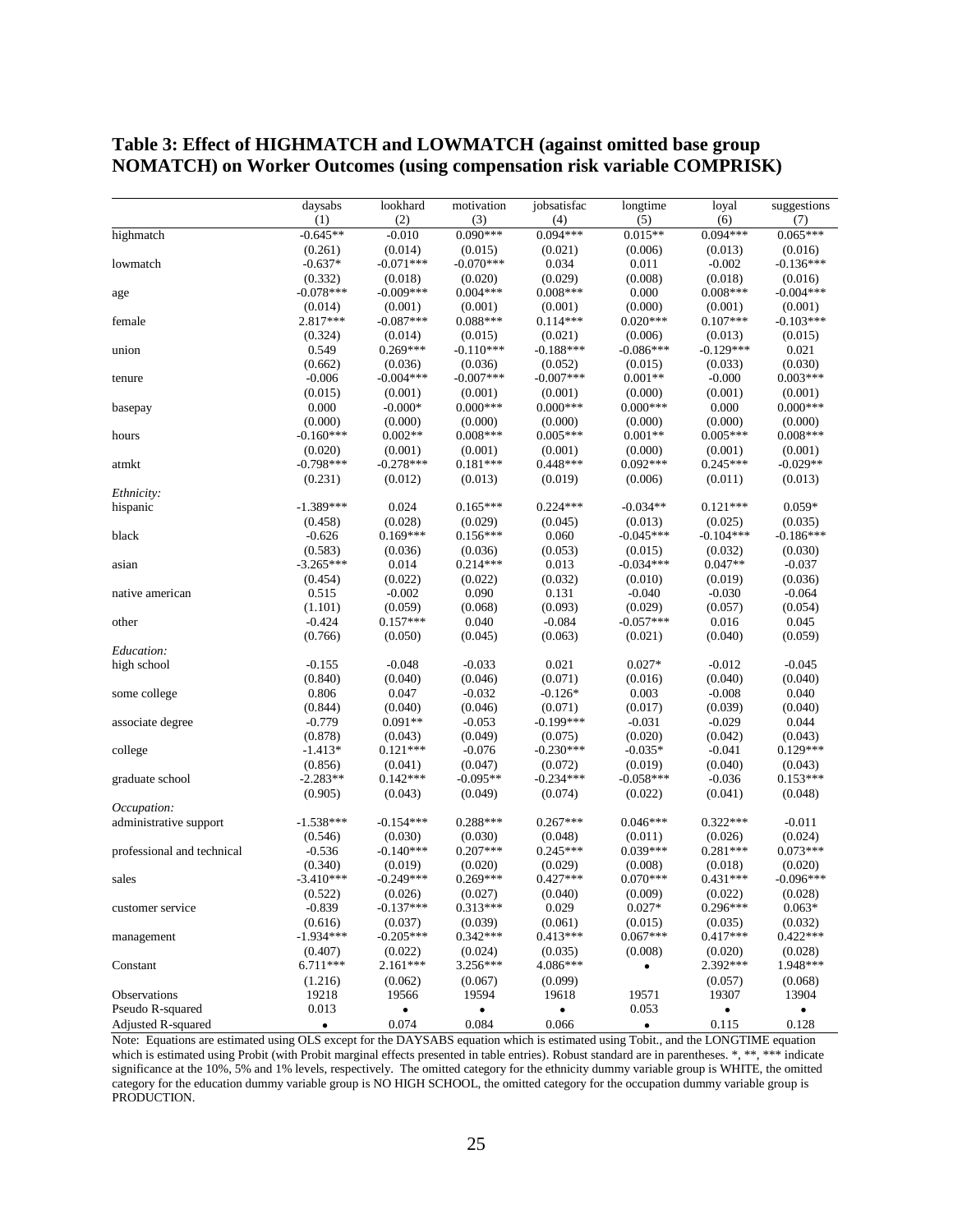#### **Table 4: In the subsample of workers with NOMATCH=1 (i.e., MATCH=0), Effect of NOMATCH10 (against omitted base group NOMATCH01) on Worker Outcomes (using compensation risk variable COMPRISK)**

|                            | daysabs     | lookhard    | motivation            | jobsatisfac | longtime    | loyal                 | suggestions |
|----------------------------|-------------|-------------|-----------------------|-------------|-------------|-----------------------|-------------|
|                            | (1)         | (2)         | (3)                   | (4)         | (5)         | (6)                   | (7)         |
| nomatch10                  | $-0.111$    | $0.178***$  | $0.045*$              | $-0.110***$ | $-0.062***$ | $-0.097***$           | $0.128***$  |
|                            | (0.414)     | (0.022)     | (0.023)               | (0.034)     | (0.010)     | (0.021)               | (0.022)     |
| age                        | $-0.091***$ | $-0.010***$ | $0.005***$            | $0.008***$  | $0.001*$    | $0.009***$            | $-0.003***$ |
|                            | (0.022)     | (0.001)     | (0.001)               | (0.002)     | (0.000)     | (0.001)               | (0.001)     |
| female                     | 3.198***    | $-0.102***$ | $0.132***$            | $0.154***$  | $0.033***$  | $0.148***$            | $-0.110***$ |
|                            | (0.517)     | (0.021)     | (0.021)               | (0.032)     | (0.009)     | (0.019)               | (0.020)     |
| union                      | 0.909       | $0.175***$  | $-0.103**$            | $-0.165***$ | $-0.059***$ | $-0.119***$           | 0.012       |
|                            | (0.925)     | (0.042)     | (0.043)               | (0.064)     | (0.019)     | (0.039)               | (0.036)     |
| tenure                     | $-0.023$    | $-0.004***$ | $-0.007***$           | $-0.007***$ | 0.001       | $-0.001$              | $0.004***$  |
|                            | (0.028)     | (0.001)     | (0.001)               | (0.002)     | (0.001)     | (0.001)               | (0.001)     |
| basepay                    | 0.000       | 0.000       | $0.000***$            | 0.000       | $0.000***$  | $-0.000$              | 0.000       |
|                            | (0.000)     | (0.000)     | (0.000)               | (0.000)     | (0.000)     | (0.000)               | (0.000)     |
| hours                      | $-0.139***$ | $0.002*$    | $0.006***$            | 0.002       | $0.001*$    | $0.005***$            | $0.007***$  |
|                            | (0.037)     | (0.001)     | (0.001)               | (0.002)     | (0.001)     | (0.001)               | (0.001)     |
| atmkt                      | $-0.604$    | $-0.291***$ | $0.182***$            | $0.464***$  | $0.098***$  | $0.266***$            | $-0.048***$ |
|                            | (0.395)     | (0.019)     | (0.020)               | (0.029)     | (0.009)     | (0.018)               | (0.018)     |
| Ethnicity:                 |             |             |                       |             |             |                       |             |
| hispanic                   | $-1.720**$  | 0.022       | $0.205***$            | $0.277***$  | $-0.008$    | $0.142***$            | $0.094**$   |
|                            | (0.785)     | (0.042)     | (0.045)               | (0.069)     | (0.020)     | (0.040)               | (0.047)     |
| black                      | $-0.154$    | $0.192***$  | $0.151***$            | 0.068       | $-0.040*$   | $-0.126***$           | $-0.155***$ |
|                            | (0.909)     | (0.048)     | (0.048)               | (0.071)     | (0.021)     | (0.044)               | (0.039)     |
| asian                      | $-6.438***$ | 0.052       | $0.318***$            | $-0.020$    | $-0.045**$  | 0.039                 | $-0.001$    |
|                            | (0.913)     | (0.038)     | (0.038)               | (0.060)     | (0.019)     | (0.035)               | (0.051)     |
| native american            | $-1.559$    | $-0.014$    | $0.139*$              | 0.133       | $-0.043$    | $-0.032$              | $-0.052$    |
|                            | (1.496)     | (0.080)     | (0.082)               | (0.120)     | (0.041)     | (0.075)               | (0.071)     |
| other                      | 0.566       | 0.113       | 0.078                 | 0.000       | $-0.036$    | 0.100                 | 0.048       |
|                            | (1.527)     | (0.088)     | (0.071)               | (0.107)     | (0.035)     | (0.071)               | (0.076)     |
| Education:                 |             |             |                       |             |             |                       |             |
| high school                | $-0.665$    | $-0.075$    | 0.011                 | 0.050       | 0.037       | 0.064                 | $-0.082$    |
|                            | (1.436)     | (0.056)     | (0.065)               | (0.102)     | (0.024)     | (0.059)               | (0.057)     |
| some college               | 0.806       | 0.017       | 0.024                 | $-0.114$    | 0.016       | 0.080                 | 0.028       |
|                            | (1.446)     | (0.056)     | (0.065)               | (0.102)     | (0.025)     | (0.059)               | (0.057)     |
| associate degree           | $-1.313$    | 0.097       | 0.008                 | $-0.154$    | $-0.032$    | 0.052                 | 0.030       |
|                            | (1.520)     | (0.062)     | (0.069)               | (0.109)     | (0.030)     | (0.063)               | (0.062)     |
| college                    | $-1.679$    | $0.117*$    | $-0.067$              | $-0.224**$  | $-0.048$    | 0.034                 | $0.125**$   |
|                            | (1.493)     | (0.060)     | (0.068)               | (0.106)     | (0.029)     | (0.062)               | (0.061)     |
| graduate school            | $-2.666$    | 0.101       | $-0.093$              | $-0.196*$   | $-0.055$    | 0.028                 | $0.112*$    |
|                            | (1.655)     | (0.064)     | (0.072)               | (0.112)     | (0.034)     | (0.065)               | (0.068)     |
| Occupation:                | $-1.353$    | $-0.118***$ | $0.226***$            | $0.176***$  | $0.039**$   | $0.243***$            | 0.015       |
| administrative support     | (0.889)     | (0.041)     |                       | (0.067)     | (0.018)     |                       | (0.034)     |
| professional and technical | $-0.703$    | $-0.100***$ | (0.042)<br>$0.216***$ | $0.231***$  | $0.027**$   | (0.037)<br>$0.261***$ | $0.069**$   |
|                            | (0.581)     | (0.029)     | (0.029)               | (0.043)     | (0.013)     | (0.027)               | (0.027)     |
| sales                      | $-4.126***$ | $-0.213***$ | $0.296***$            | $0.367***$  | $0.070***$  | $0.494***$            | $-0.072*$   |
|                            | (0.922)     | (0.046)     | (0.049)               | (0.075)     | (0.017)     | (0.038)               | (0.042)     |
| customer service           | $-1.231$    | $-0.155***$ | $0.320***$            | 0.062       | $0.055***$  | $0.301***$            | 0.041       |
|                            | (0.791)     | (0.047)     | (0.049)               | (0.079)     | (0.020)     | (0.045)               | (0.043)     |
| management                 | $-2.655***$ | $-0.214***$ | $0.392***$            | $0.461***$  | $0.089***$  | $0.443***$            | $0.428***$  |
|                            | (0.708)     | (0.035)     | (0.036)               | (0.054)     | (0.013)     | (0.032)               | (0.041)     |
| Constant                   | 5.645***    | $2.007***$  | 3.196***              | 4.277***    | $\bullet$   | 2.378***              | 1.834***    |
|                            | (2.105)     | (0.096)     | (0.102)               | (0.153)     |             | (0.093)               | (0.098)     |
| Observations               | 8237        | 8387        | 8386                  | 8408        | 8379        | 8258                  | 7209        |
| Pseudo R-squared           | 0.009       | $\bullet$   | $\bullet$             | $\bullet$   | 0.053       | $\bullet$             | $\bullet$   |
| Adjusted R-Squared         | $\bullet$   | 0.085       | 0.058                 | 0.056       | $\bullet$   | 0.102                 | 0.083       |
|                            |             |             |                       |             |             |                       |             |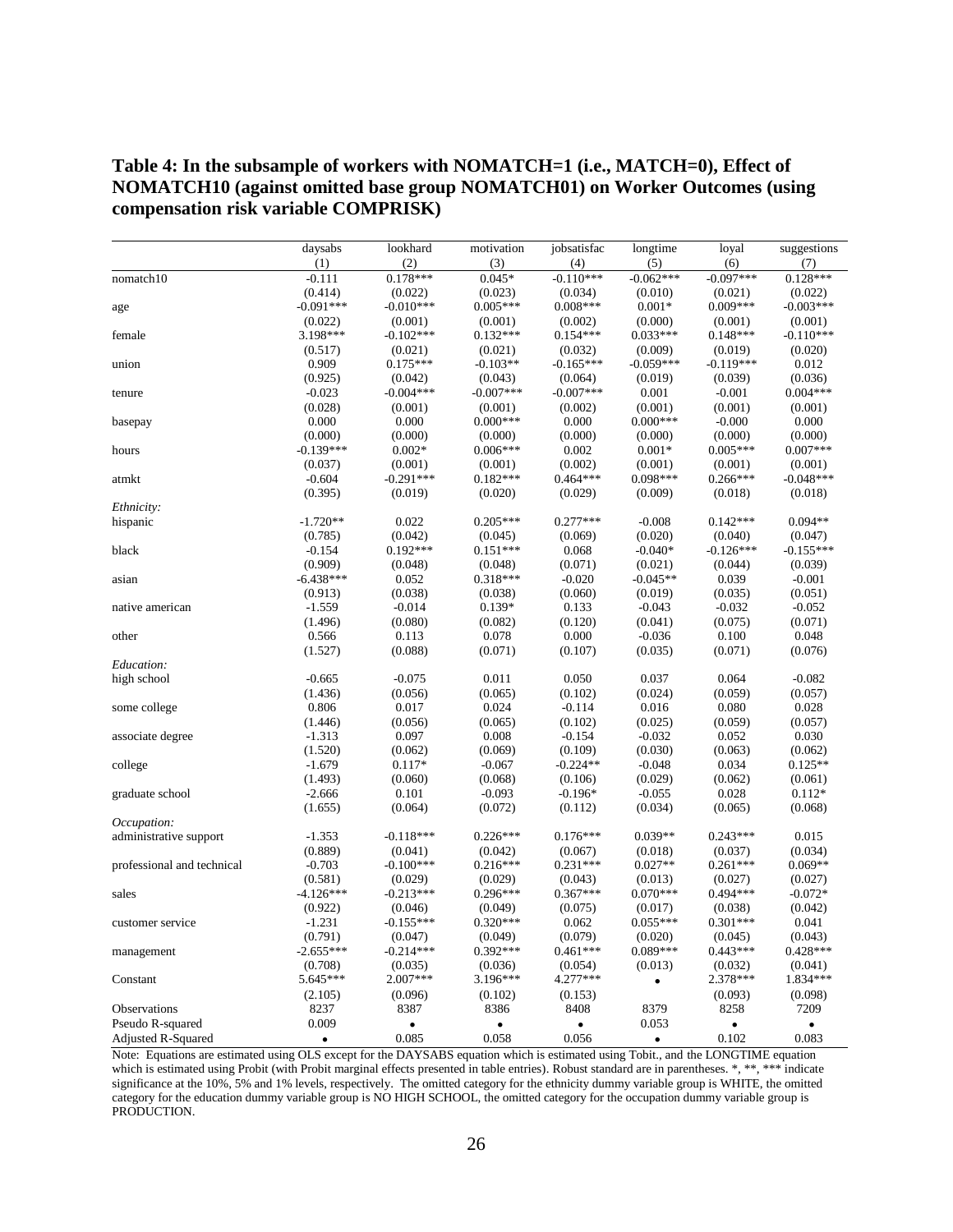|                                              | daysabs               | lookhard              | motivation            | jobsatisfac            | longtime               | loyal               | suggestions           |
|----------------------------------------------|-----------------------|-----------------------|-----------------------|------------------------|------------------------|---------------------|-----------------------|
|                                              | (1)                   | (2)                   | (3)                   | (4)                    | (5)                    | (6)                 | (7)                   |
| match1                                       | $-0.386*$             | $-0.025**$            | $0.026**$             | $0.065***$             | $0.012**$              | $0.059***$          | $-0.053***$           |
|                                              | (0.223)               | (0.012)               | (0.013)               | (0.019)                | (0.006)                | (0.011)             | (0.013)               |
| age                                          | $-0.079***$           | $-0.009***$           | $0.004***$            | $0.008***$             | 0.000                  | $0.008***$          | $-0.004***$           |
|                                              | (0.014)               | (0.001)               | (0.001)               | (0.001)                | (0.000)                | (0.001)             | (0.001)               |
| female                                       | 2.820***              | $-0.091***$           | $0.080***$            | $0.108***$             | $0.020***$             | $0.102***$          | $-0.122***$           |
|                                              | (0.323)               | (0.014)               | (0.015)               | (0.021)                | (0.006)                | (0.013)             | (0.015)               |
| union                                        | 0.494                 | $0.269***$            | $-0.125***$           | $-0.197***$            | $-0.087***$            | $-0.138***$         | 0.009                 |
|                                              | (0.661)               | (0.036)               | (0.036)               | (0.052)                | (0.015)                | (0.033)             | (0.030)               |
| tenure                                       | $-0.003$              | $-0.004***$           | $-0.007***$           | $-0.007***$            | $0.001**$              | $-0.001$            | $0.003***$            |
|                                              | (0.015)<br>0.000      | (0.001)<br>$-0.000$   | (0.001)<br>$0.000***$ | (0.001)<br>$0.000***$  | (0.000)<br>$0.000***$  | (0.001)<br>$0.000*$ | (0.001)<br>$0.000***$ |
| basepay                                      | (0.000)               | (0.000)               | (0.000)               | (0.000)                | (0.000)                | (0.000)             | (0.000)               |
| hours                                        | $-0.160***$           | $0.002**$             | $0.008***$            | $0.005***$             | $0.001**$              | $0.006***$          | $0.008***$            |
|                                              | (0.020)               | (0.001)               | (0.001)               | (0.001)                | (0.000)                | (0.001)             | (0.001)               |
| atmkt                                        | $-0.787***$           | $-0.277***$           | $0.180***$            | $0.451***$             | $0.092***$             | $0.245***$          | $-0.032**$            |
|                                              | (0.232)               | (0.013)               | (0.013)               | (0.019)                | (0.006)                | (0.011)             | (0.013)               |
| <i>Ethnicity:</i>                            |                       |                       |                       |                        |                        |                     |                       |
| hispanic                                     | $-1.376***$           | 0.027                 | $0.166***$            | $0.225***$             | $-0.035***$            | $0.124***$          | $0.058*$              |
|                                              | (0.461)               | (0.029)               | (0.030)               | (0.046)                | (0.013)                | (0.026)             | (0.035)               |
| black                                        | $-0.574$              | $0.171***$            | $0.163***$            | 0.057                  | $-0.046***$            | $-0.106***$         | $-0.180***$           |
|                                              | (0.587)               | (0.036)               | (0.036)               | (0.053)                | (0.015)                | (0.032)             | (0.030)               |
| asian                                        | $-3.271***$           | 0.018                 | $0.228***$            | 0.021                  | $-0.034***$            | $0.057***$          | $-0.029$              |
|                                              | (0.458)               | (0.022)               | (0.022)               | (0.032)                | (0.010)                | (0.019)             | (0.036)               |
| native american                              | 0.541                 | 0.000                 | 0.088                 | 0.131                  | $-0.041$               | $-0.036$            | $-0.062$              |
|                                              | (1.100)               | (0.059)               | (0.068)               | (0.093)                | (0.029)                | (0.057)             | (0.054)               |
| other                                        | $-0.373$              | $0.164***$            | 0.052                 | $-0.085$               | $-0.058***$            | 0.017               | 0.054                 |
|                                              | (0.769)               | (0.050)               | (0.045)               | (0.064)                | (0.021)                | (0.040)             | (0.060)               |
| Education:                                   |                       |                       |                       |                        |                        |                     |                       |
| high school                                  | $-0.046$              | $-0.052$              | $-0.036$              | 0.020                  | 0.025                  | $-0.018$            | $-0.045$              |
|                                              | (0.845)               | (0.040)               | (0.047)               | (0.072)                | (0.016)                | (0.039)             | (0.040)               |
| some college                                 | 0.893                 | 0.050                 | $-0.025$              | $-0.126*$              | 0.001                  | $-0.010$            | 0.051                 |
|                                              | (0.849)               | (0.040)               | (0.046)               | (0.071)                | (0.017)                | (0.039)             | (0.041)               |
| associate degree                             | $-0.711$              | $0.091**$             | $-0.038$              | $-0.202***$            | $-0.032$               | $-0.028$            | 0.058                 |
|                                              | (0.882)               | (0.043)               | (0.049)               | (0.075)                | (0.021)                | (0.042)             | (0.044)               |
| college                                      | $-1.402$              | $0.126***$            | $-0.058$              | $-0.227***$            | $-0.037*$              | $-0.034$            | $0.149***$            |
|                                              | (0.859)<br>$-2.242**$ | (0.041)<br>$0.148***$ | (0.047)<br>$-0.074$   | (0.072)<br>$-0.230***$ | (0.019)<br>$-0.060***$ | (0.040)<br>$-0.028$ | (0.043)<br>$0.172***$ |
| graduate school                              | (0.908)               | (0.043)               | (0.049)               | (0.075)                | (0.022)                |                     | (0.048)               |
|                                              |                       |                       |                       |                        |                        | (0.041)             |                       |
| <i>Occupation:</i><br>administrative support | $-1.617***$           | $-0.149***$           | $0.290***$            | $0.288***$             | $0.046***$             | $0.328***$          | $-0.002$              |
|                                              | (0.551)               | (0.030)               | (0.030)               | (0.048)                | (0.011)                | (0.027)             | (0.024)               |
| professional and technical                   | $-0.616*$             | $-0.136***$           | $0.228***$            | $0.259***$             | $0.041***$             | $0.295***$          | $0.085***$            |
|                                              | (0.334)               | (0.019)               | (0.020)               | (0.029)                | (0.008)                | (0.017)             | (0.020)               |
| sales                                        | $-3.457***$           | $-0.242***$           | $0.300***$            | $0.450***$             | $0.071***$             | $0.455***$          | $-0.053*$             |
|                                              | (0.518)               | (0.025)               | (0.027)               | (0.039)                | (0.009)                | (0.022)             | (0.028)               |
| customer service                             | $-0.933$              | $-0.136***$           | $0.313***$            | 0.033                  | $0.028*$               | $0.303***$          | $0.067**$             |
|                                              | (0.620)               | (0.037)               | (0.040)               | (0.062)                | (0.015)                | (0.035)             | (0.033)               |
| management                                   | $-1.990***$           | $-0.201***$           | $0.368***$            | $0.430***$             | $0.069***$             | $0.440***$          | $0.454***$            |
|                                              | (0.402)               | (0.022)               | (0.024)               | (0.034)                | (0.008)                | (0.020)             | (0.029)               |
| Constant                                     | $6.605***$            | 2.144***              | 3.234***              | 4.080***               | $\bullet$              | 2.381***            | 1.916***              |
|                                              | (1.214)               | (0.062)               | (0.066)               | (0.100)                |                        | (0.058)             | (0.068)               |
| Observations                                 | 18974                 | 19318                 | 19346                 | 19371                  | 19324                  | 19065               | 13732                 |
| Pseudo R-squared                             | 0.013                 |                       | $\bullet$             | $\bullet$              | 0.053                  | $\bullet$           |                       |
| Adjusted R-squared                           | $\bullet$             | 0.074                 | 0.081                 | 0.066                  | $\bullet$              | 0.114               | 0.122                 |

**Table 5: Effect of MATCH1 (against omitted base group NOMATCH1) on Worker Outcomes (using compensation risk variable COMPRISK1)**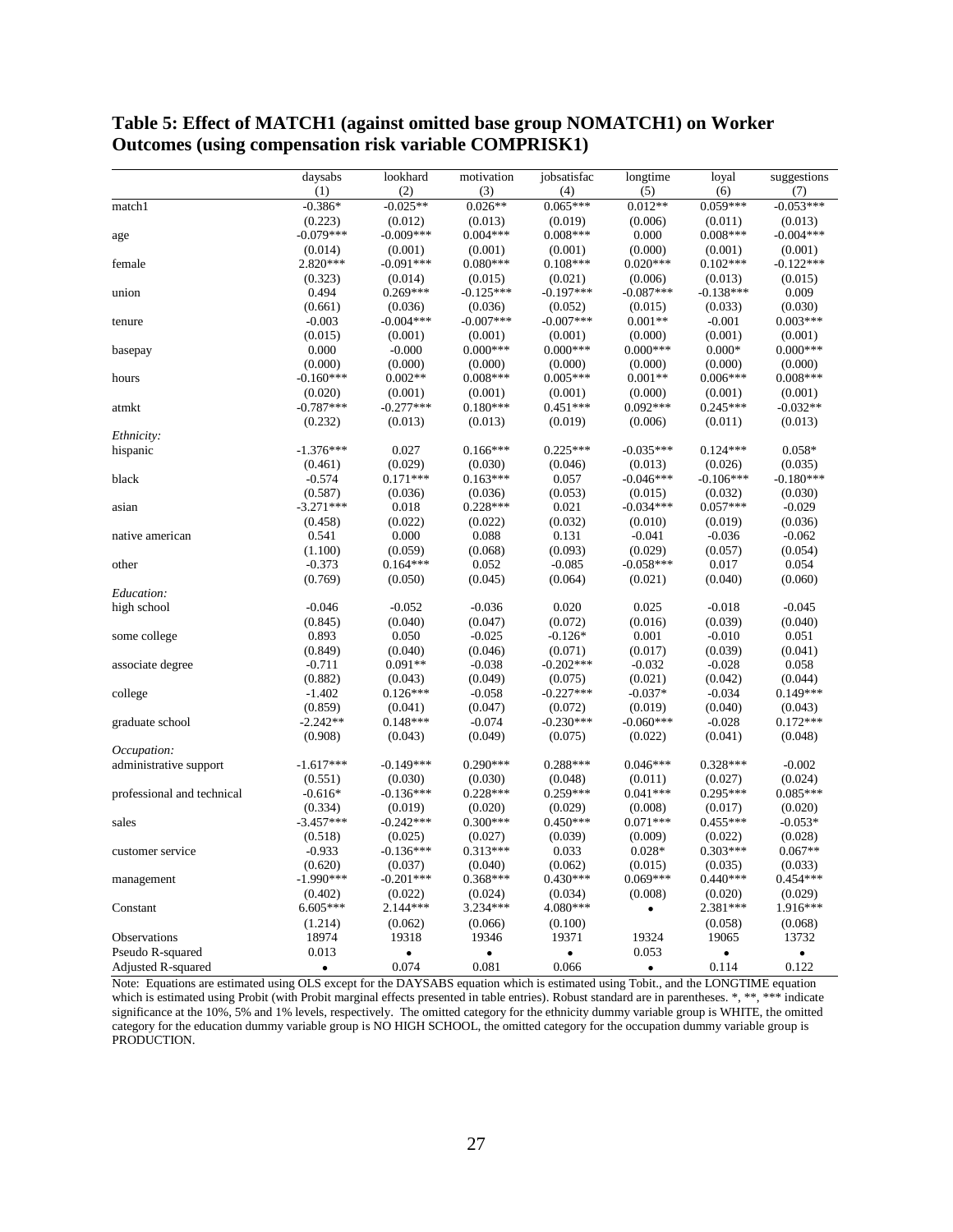|                            | daysabs     | lookhard    | motivation  | jobsatisfac | longtime    | loyal       | suggestions |
|----------------------------|-------------|-------------|-------------|-------------|-------------|-------------|-------------|
|                            | (1)         | (2)         | (3)         | (4)         | (5)         | (6)         | (7)         |
| highmatch1                 | $-0.460*$   | 0.001       | $0.077***$  | $0.091***$  | $0.013**$   | $0.091***$  | $0.027*$    |
|                            | (0.257)     | (0.014)     | (0.014)     | (0.021)     | (0.006)     | (0.013)     | (0.016)     |
| lowmatch1                  | $-0.242$    | $-0.083***$ | $-0.088***$ | 0.004       | 0.009       | $-0.014$    | $-0.158***$ |
|                            | (0.326)     | (0.019)     | (0.020)     | (0.029)     | (0.008)     | (0.018)     | (0.016)     |
| age                        | $-0.079***$ | $-0.009***$ | $0.004***$  | $0.008***$  | 0.000       | $0.008***$  | $-0.004***$ |
|                            | (0.014)     | (0.001)     | (0.001)     | (0.001)     | (0.000)     | (0.001)     | (0.001)     |
| female                     | 2.807***    | $-0.086***$ | $0.089***$  | $0.113***$  | $0.021***$  | $0.108***$  | $-0.109***$ |
|                            | (0.327)     | (0.014)     | (0.015)     | (0.021)     | (0.006)     | (0.013)     | (0.015)     |
| union                      | 0.477       | $0.276***$  | $-0.112***$ | $-0.190***$ | $-0.087***$ | $-0.130***$ | 0.024       |
|                            | (0.664)     | (0.036)     | (0.036)     | (0.052)     | (0.015)     | (0.033)     | (0.030)     |
| tenure                     | $-0.002$    | $-0.005***$ | $-0.007***$ | $-0.007***$ | $0.001**$   | $-0.001$    | $0.002***$  |
|                            | (0.015)     | (0.001)     | (0.001)     | (0.001)     | (0.000)     | (0.001)     | (0.001)     |
| basepay                    | 0.000       | $-0.000**$  | $0.000***$  | $0.000***$  | $0.000***$  | 0.000       | $0.000***$  |
|                            | (0.000)     | (0.000)     | (0.000)     | (0.000)     | (0.000)     | (0.000)     | (0.000)     |
| hours                      | $-0.160***$ | $0.002**$   | $0.008***$  | $0.004***$  | $0.001**$   | $0.005***$  | $0.008***$  |
|                            | (0.020)     | (0.001)     | (0.001)     | (0.001)     | (0.000)     | (0.001)     | (0.001)     |
|                            | $-0.785***$ | $-0.278***$ | $0.178***$  | $0.450***$  | $0.092***$  | $0.243***$  | $-0.032**$  |
| atmkt                      | (0.232)     |             |             | (0.019)     | (0.006)     | (0.011)     |             |
|                            |             | (0.013)     | (0.013)     |             |             |             | (0.013)     |
| Ethnicity:                 |             |             |             |             |             |             |             |
| hispanic                   | $-1.376***$ | 0.027       | $0.166***$  | $0.225***$  | $-0.035***$ | $0.124***$  | $0.058*$    |
|                            | (0.461)     | (0.029)     | (0.030)     | (0.046)     | (0.013)     | (0.026)     | (0.035)     |
| black                      | $-0.570$    | $0.170***$  | $0.161***$  | 0.056       | $-0.046***$ | $-0.107***$ | $-0.185***$ |
|                            | (0.587)     | (0.036)     | (0.036)     | (0.053)     | (0.015)     | (0.032)     | (0.030)     |
| asian                      | $-3.254***$ | 0.012       | $0.217***$  | 0.015       | $-0.034***$ | $0.050***$  | $-0.033$    |
|                            | (0.461)     | (0.022)     | (0.022)     | (0.032)     | (0.010)     | (0.019)     | (0.036)     |
| native american            | 0.542       | $-0.000$    | 0.087       | 0.130       | $-0.041$    | $-0.038$    | $-0.063$    |
|                            | (1.100)     | (0.059)     | (0.068)     | (0.093)     | (0.029)     | (0.057)     | (0.054)     |
| other                      | $-0.363$    | $0.160***$  | 0.044       | $-0.089$    | $-0.058***$ | 0.012       | 0.050       |
|                            | (0.769)     | (0.050)     | (0.045)     | (0.064)     | (0.021)     | (0.040)     | (0.060)     |
| Education:                 |             |             |             |             |             |             |             |
| high school                | $-0.041$    | $-0.053$    | $-0.040$    | 0.018       | 0.025       | $-0.020$    | $-0.050$    |
|                            | (0.846)     | (0.040)     | (0.047)     | (0.072)     | (0.016)     | (0.040)     | (0.041)     |
| some college               | 0.908       | 0.045       | $-0.036$    | $-0.132*$   | 0.001       | $-0.017$    | 0.037       |
|                            | (0.850)     | (0.040)     | (0.046)     | (0.071)     | (0.017)     | (0.039)     | (0.041)     |
| associate degree           | $-0.695$    | $0.086**$   | $-0.050$    | $-0.208***$ | $-0.032$    | $-0.035$    | 0.043       |
|                            | (0.883)     | (0.043)     | (0.049)     | (0.075)     | (0.021)     | (0.042)     | (0.044)     |
| college                    | $-1.384$    | $0.119***$  | $-0.072$    | $-0.234***$ | $-0.037*$   | $-0.043$    | $0.134***$  |
|                            | (0.861)     | (0.041)     | (0.047)     | (0.072)     | (0.019)     | (0.040)     | (0.043)     |
| graduate school            | $-2.223**$  | $0.140***$  | $-0.089*$   | $-0.238***$ | $-0.060***$ | $-0.038$    | $0.158***$  |
|                            | (0.910)     | (0.043)     | (0.049)     | (0.075)     | (0.022)     | (0.041)     | (0.048)     |
| <i>Occupation:</i>         |             |             |             |             |             |             |             |
| administrative support     | $-1.603***$ | $-0.154***$ | $0.280***$  | $0.283***$  | $0.046***$  | $0.322***$  | $-0.008$    |
|                            | (0.553)     | (0.030)     | (0.030)     | (0.048)     | (0.011)     | (0.027)     | (0.024)     |
| professional and technical | $-0.593*$   | $-0.145***$ | $0.210***$  | $0.249***$  | $0.041***$  | $0.283***$  | $0.076***$  |
|                            | (0.338)     | (0.019)     | (0.020)     | (0.029)     | (0.008)     | (0.018)     | (0.020)     |
| sales                      | $-3.420***$ | $-0.256***$ | $0.272***$  | $0.435***$  | $0.071***$  | $0.437***$  | $-0.080***$ |
|                            | (0.530)     | (0.026)     | (0.027)     | (0.040)     | (0.009)     | (0.022)     | (0.028)     |
| customer service           | $-0.932$    | $-0.136***$ | $0.312***$  | 0.033       | $0.028*$    | $0.303***$  | $0.065**$   |
|                            | (0.620)     | (0.037)     | (0.040)     | (0.062)     | (0.015)     | (0.035)     | (0.032)     |
| management                 | $-1.969***$ | $-0.210***$ | $0.351***$  | $0.421***$  | $0.069***$  | $0.429***$  | $0.432***$  |
|                            | (0.407)     | (0.022)     | (0.024)     | (0.035)     | (0.008)     | (0.020)     | (0.028)     |
| Constant                   | $6.536***$  | 2.170***    | 3.286***    | 4.107***    | $\bullet$   | 2.414***    | 1.962***    |
|                            | (1.221)     | (0.062)     | (0.067)     | (0.100)     |             | (0.058)     | (0.068)     |
| Observations               | 18974       | 19318       | 19346       | 19371       | 19324       | 19065       | 13732       |
| Pseudo R-squared           | 0.013       | $\bullet$   | $\bullet$   | ٠           | 0.053       | $\bullet$   | $\bullet$   |
| Adjusted R-squared         | $\bullet$   | 0.075       | 0.083       | 0.066       | $\bullet$   | 0.115       | 0.127       |
|                            |             |             |             |             |             |             |             |

#### **Table 6: Effect of HIGHMATCH1 and LOWMATCH1 (against omitted base group NOMATCH1) on Worker Outcomes (using compensation risk variable COMPRISK1)**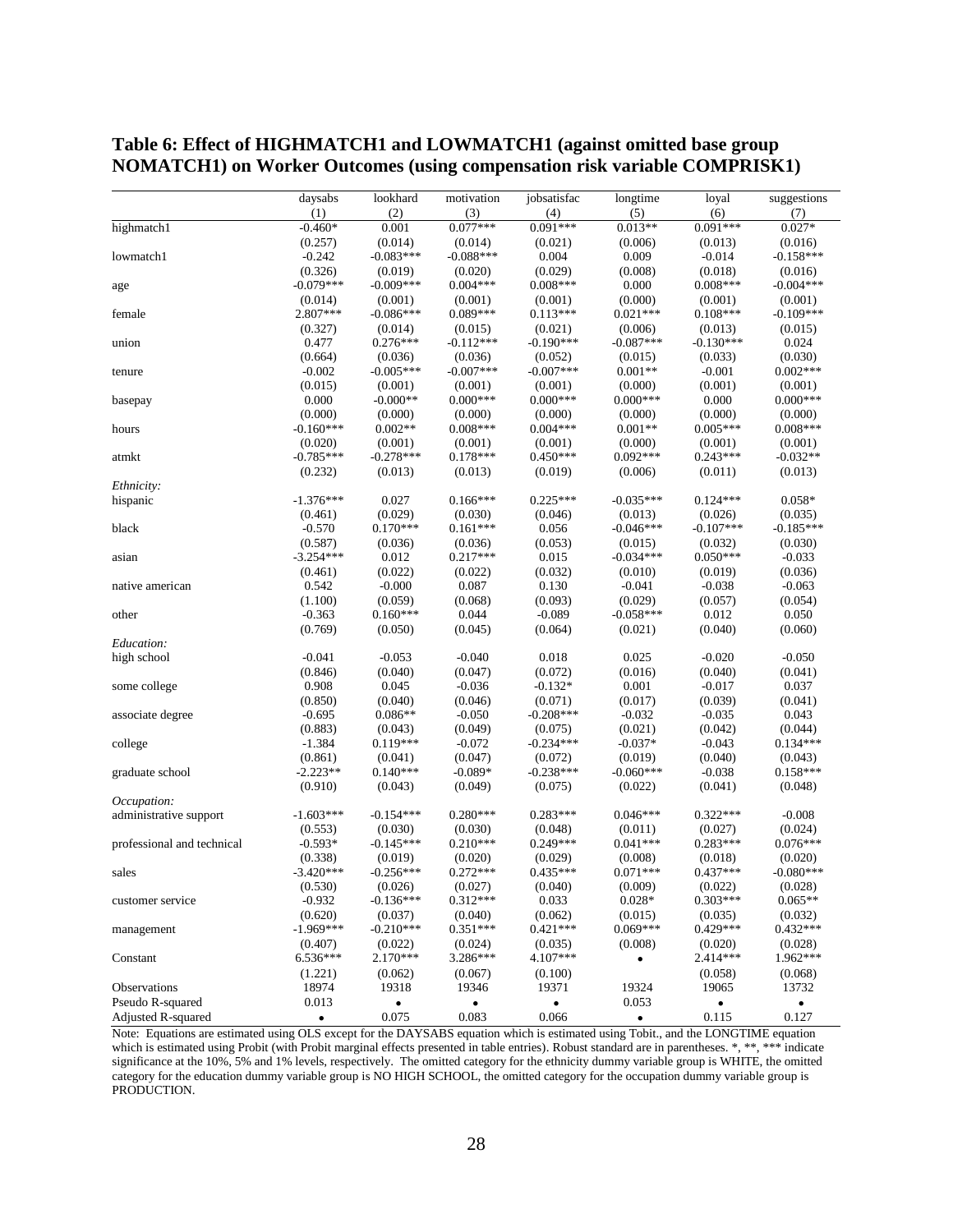**Table 7: In the subsample of workers with NOMATCH1=1 (i.e., MATCH1=0), Effect of NOMATCH10 (against omitted base group NOMATCH011) on Worker Outcomes (using compensation risk variable COMPRISK1)**

|                            | daysabs     | lookhard    | motivation  | jobsatisfac | longtime    | loyal       | suggestions |
|----------------------------|-------------|-------------|-------------|-------------|-------------|-------------|-------------|
|                            | (1)         | (2)         | (3)         | (4)         | (5)         | (6)         | (7)         |
| nomatch101                 | $-0.036$    | $0.130***$  | 0.013       | $-0.075**$  | $-0.039***$ | $-0.084***$ | $0.068***$  |
|                            | (0.404)     | (0.020)     | (0.021)     | (0.032)     | (0.010)     | (0.019)     | (0.019)     |
| age                        | $-0.093***$ | $-0.009***$ | $0.005***$  | $0.008***$  | $0.001*$    | $0.009***$  | $-0.003***$ |
|                            | (0.022)     | (0.001)     | (0.001)     | (0.002)     | (0.000)     | (0.001)     | (0.001)     |
| female                     | 3.190***    | $-0.107***$ | $0.129***$  | $0.156***$  | $0.035***$  | $0.150***$  | $-0.121***$ |
|                            | (0.517)     | (0.021)     | (0.021)     | (0.032)     | (0.009)     | (0.019)     | (0.020)     |
| union                      | 0.812       | $0.161***$  | $-0.105**$  | $-0.158**$  | $-0.055***$ | $-0.108***$ | 0.010       |
|                            | (0.928)     | (0.042)     | (0.043)     | (0.064)     | (0.019)     | (0.040)     | (0.037)     |
| tenure                     | $-0.021$    | $-0.003***$ | $-0.007***$ | $-0.008***$ | 0.000       | $-0.002*$   | $0.004***$  |
|                            | (0.028)     | (0.001)     | (0.001)     | (0.002)     | (0.001)     | (0.001)     | (0.001)     |
| basepay                    | 0.000       | 0.000       | $0.000***$  | 0.000       | $0.000***$  | $-0.000$    | 0.000       |
|                            | (0.000)     | (0.000)     | (0.000)     | (0.000)     | (0.000)     | (0.000)     | (0.000)     |
| hours                      | $-0.142***$ | $0.003**$   | $0.006***$  | 0.002       | 0.001       | $0.004***$  | $0.007***$  |
|                            | (0.037)     | (0.001)     | (0.001)     | (0.002)     | (0.001)     | (0.001)     | (0.001)     |
| atmkt                      | $-0.574$    | $-0.298***$ | $0.181***$  | $0.471***$  | $0.101***$  | $0.269***$  | $-0.048***$ |
|                            | (0.392)     | (0.020)     | (0.020)     | (0.029)     | (0.009)     | (0.018)     | (0.018)     |
| Ethnicity:                 |             |             |             |             |             |             |             |
| hispanic                   | $-1.678**$  | 0.021       | $0.202***$  | $0.276***$  | $-0.009$    | $0.144***$  | $0.092*$    |
|                            | (0.792)     | (0.043)     | (0.045)     | (0.070)     | (0.020)     | (0.041)     | (0.047)     |
| black                      | $-0.166$    | $0.200***$  | $0.153***$  | 0.063       | $-0.042**$  | $-0.129***$ | $-0.152***$ |
|                            | (0.914)     | (0.048)     | (0.048)     | (0.071)     | (0.021)     | (0.044)     | (0.039)     |
| asian                      | $-6.368***$ | 0.057       | $0.316***$  | $-0.021$    | $-0.046**$  | 0.039       | $-0.004$    |
|                            | (0.912)     | (0.038)     | (0.038)     | (0.060)     | (0.019)     | (0.035)     | (0.051)     |
| native american            | $-1.539$    | $-0.007$    | $0.143*$    | 0.137       | $-0.043$    | $-0.037$    | $-0.043$    |
|                            | (1.494)     | (0.081)     | (0.083)     | (0.121)     | (0.041)     | (0.075)     | (0.071)     |
| other                      | 0.621       | 0.121       | 0.070       | $-0.000$    | $-0.038$    | 0.095       | 0.056       |
|                            | (1.527)     | (0.088)     | (0.072)     | (0.108)     | (0.035)     | (0.071)     | (0.077)     |
| Education:                 |             |             |             |             |             |             |             |
| high school                | $-0.588$    | $-0.068$    | 0.011       | 0.041       | 0.034       | 0.059       | $-0.078$    |
|                            | (1.435)     | (0.056)     | (0.065)     | (0.102)     | (0.024)     | (0.059)     | (0.057)     |
| some college               | 0.828       | 0.026       | 0.025       | $-0.121$    | 0.013       | 0.072       | 0.030       |
|                            | (1.447)     | (0.056)     | (0.065)     | (0.102)     | (0.025)     | (0.059)     | (0.057)     |
| associate degree           | $-1.252$    | $0.104*$    | 0.011       | $-0.165$    | $-0.034$    | 0.046       | 0.032       |
|                            | (1.517)     | (0.062)     | (0.069)     | (0.109)     | (0.031)     | (0.064)     | (0.061)     |
| college                    | $-1.742$    | $0.115*$    | $-0.067$    | $-0.231**$  | $-0.047$    | 0.030       | $0.117*$    |
|                            | (1.494)     | (0.060)     | (0.068)     | (0.106)     | (0.030)     | (0.062)     | (0.061)     |
| graduate school            | $-2.574$    | 0.093       | $-0.091$    | $-0.197*$   | $-0.054$    | 0.027       | 0.099       |
|                            | (1.653)     | (0.065)     | (0.072)     | (0.112)     | (0.034)     | (0.066)     | (0.068)     |
| Occupation:                |             |             |             |             |             |             |             |
| administrative support     | $-1.407$    | $-0.119***$ | $0.219***$  | $0.190***$  | $0.040**$   | $0.249***$  | 0.015       |
|                            | (0.897)     | (0.042)     | (0.042)     | (0.067)     | (0.018)     | (0.037)     | (0.034)     |
| professional and technical | $-0.817$    | $-0.111***$ | $0.207***$  | $0.243***$  | $0.031**$   | $0.264***$  | $0.066**$   |
|                            | (0.579)     | (0.029)     | (0.030)     | (0.044)     | (0.013)     | (0.027)     | (0.028)     |
| sales                      | $-4.253***$ | $-0.205***$ | $0.291***$  | $0.373***$  | $0.069***$  | $0.486***$  | $-0.074*$   |
|                            | (0.939)     | (0.047)     | (0.050)     | (0.075)     | (0.018)     | (0.039)     | (0.043)     |
| customer service           | $-1.430*$   | $-0.156***$ | $0.322***$  | 0.066       | $0.055***$  | $0.310***$  | 0.045       |
|                            | (0.800)     | (0.048)     | (0.050)     | (0.080)     | (0.020)     | (0.046)     | (0.043)     |
| management                 | $-2.643***$ | $-0.222***$ | $0.387***$  | $0.473***$  | $0.091***$  | $0.450***$  | $0.429***$  |
|                            | (0.708)     | (0.035)     | (0.036)     | (0.054)     | (0.013)     | (0.032)     | (0.041)     |
| Constant                   | 5.813***    | 2.040***    | 3.256***    | 4.256***    | $\bullet$   | 2.390***    | 1.891***    |
|                            | (2.093)     | (0.096)     | (0.102)     | (0.153)     |             | (0.093)     | (0.097)     |
| Observations               | 8137        | 8287        | 8287        | 8309        | 8281        | 8160        | 7131        |
| Pseudo R-squared           | 0.009       | $\bullet$   | $\bullet$   | ٠           | 0.051       | $\bullet$   | $\bullet$   |
| Adjusted R-squared         | $\bullet$   | 0.083       | 0.057       | 0.056       | $\bullet$   | 0.102       | 0.081       |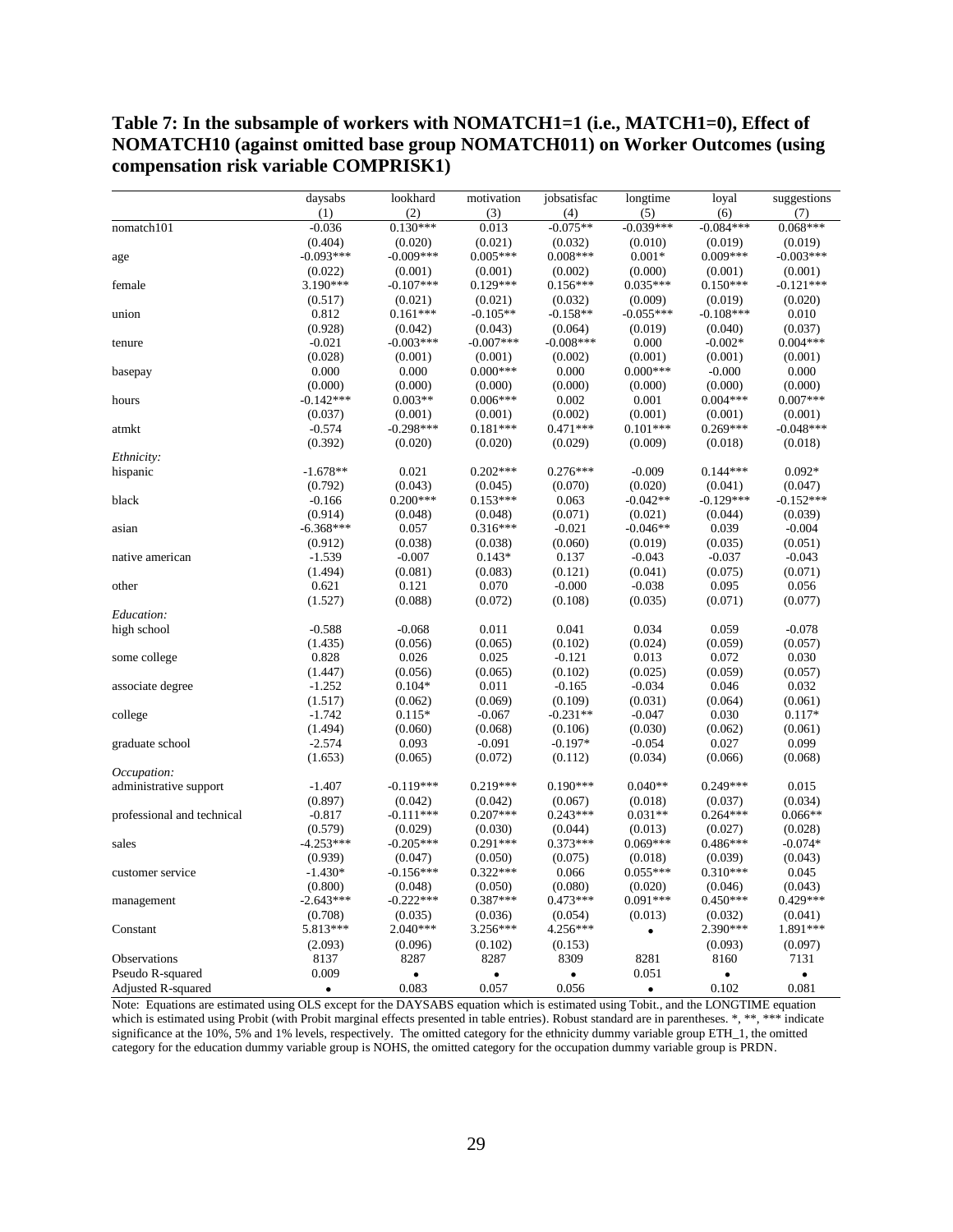#### **APPENDIX**

#### **Table A: In the subsample of workers with low LOVERISK, Effect of NOMATCH01 (against omitted base group MATCH) on Worker Outcomes (using compensation risk variable COMPRISK)**

|                            | daysabs          | lookhard         | motivation          | jobsatisfac         | longtime            | loyal               | suggestions      |
|----------------------------|------------------|------------------|---------------------|---------------------|---------------------|---------------------|------------------|
|                            | (1)              | (2)              | (3)                 | (4)                 | (5)                 | (6)                 | (7)              |
| nomatch01                  | 0.345            | $-0.043$         | 0.047               | 0.031               | $0.023*$            | $0.067**$           | $0.052**$        |
|                            | (0.404)          | (0.026)          | (0.030)             | (0.043)             | (0.012)             | (0.026)             | (0.025)          |
| age                        | $-0.089***$      | $-0.009***$      | $0.004***$          | $0.007***$          | $-0.000$            | $0.007***$          | $-0.004***$      |
|                            | (0.024)          | (0.001)          | (0.001)             | (0.002)             | (0.001)             | (0.001)             | (0.001)          |
| female                     | 2.383***         | $-0.077***$      | $0.156***$          | $0.112***$          | $0.021*$            | $0.116***$          | $-0.119***$      |
|                            | (0.435)          | (0.024)          | (0.028)             | (0.039)             | (0.011)             | (0.024)             | (0.023)          |
| union                      | $-0.248$         | $0.426***$       | $-0.214***$         | $-0.182*$           | $-0.134***$         | $-0.202***$         | $-0.076$         |
|                            | (0.819)          | (0.075)          | (0.079)             | (0.107)             | (0.033)             | (0.068)             | (0.055)          |
| tenure                     | 0.003            | $-0.004***$      | $-0.006***$         | $-0.009***$         | $0.001*$            | 0.000               | $0.004***$       |
|                            | (0.023)          | (0.001)          | (0.002)             | (0.002)             | (0.001)             | (0.001)             | (0.001)          |
| basepay                    | 0.000            | $-0.000$         | $0.000**$           | 0.000               | $0.000*$            | $-0.000$            | 0.000            |
|                            | (0.000)          | (0.000)          | (0.000)             | (0.000)             | (0.000)             | (0.000)             | (0.000)          |
| hours                      | $-0.161***$      | 0.001            | $0.008***$          | $0.005*$            | 0.001               | $0.010***$          | $0.006***$       |
|                            | (0.041)          | (0.002)          | (0.002)             | (0.003)             | (0.001)             | (0.002)             | (0.002)          |
| atmkt                      | $-0.641$         | $-0.262***$      | $0.192***$          | $0.447***$          | $0.091***$          | $0.267***$          | 0.003            |
|                            | (0.399)          | (0.024)          | (0.027)             | (0.038)             | (0.011)             | (0.024)             | (0.022)          |
| Ethnicity:                 |                  |                  |                     |                     |                     |                     |                  |
| hispanic                   | $-0.758$         | $-0.030$         | $0.178***$          | $0.190*$            | $-0.079**$          | $0.132**$           | $-0.013$         |
|                            | (0.740)          | (0.059)          | (0.063)             | (0.102)             | (0.032)             | (0.056)             | (0.065)          |
| black                      | $-0.858$         | $0.127*$         | $0.237***$          | $-0.018$            | $-0.035$            | $-0.122*$           | $-0.158***$      |
|                            | (0.788)          | (0.067)          | (0.073)             | (0.110)             | (0.029)             | (0.064)             | (0.055)          |
| asian                      | $-3.080***$      | $0.094*$         | $0.292***$          | $0.157*$            | $-0.054**$          | $0.124***$          | 0.153            |
|                            | (0.846)          | (0.051)          | (0.056)             | (0.081)             | (0.026)             | (0.044)             | (0.099)          |
| native american            | 2.698            | $-0.047$         | 0.177               | 0.243               | $-0.045$            | 0.067               | 0.059            |
|                            | (2.391)          | (0.089)          | (0.121)             | (0.178)             | (0.051)             | (0.097)             | (0.102)          |
| other                      | $-0.775$         | 0.149            | 0.126               | 0.063               | $-0.026$            | $-0.075$            | 0.098            |
|                            | (1.064)          | (0.119)          | (0.109)             | (0.163)             | (0.048)             | (0.104)             | (0.112)          |
| Education:                 |                  |                  |                     |                     |                     |                     |                  |
| high school                | 0.113            | $-0.039$         | $-0.073$            | $-0.055$            | 0.006               | $-0.085$            | $-0.022$         |
| some college               | (0.964)<br>0.509 | (0.071)<br>0.058 | (0.081)<br>$-0.005$ | (0.123)<br>$-0.160$ | (0.029)<br>$-0.019$ | (0.069)<br>$-0.056$ | (0.063)<br>0.047 |
|                            | (0.961)          | (0.074)          | (0.082)             | (0.125)             | (0.031)             | (0.071)             | (0.064)          |
|                            | $-0.820$         | 0.055            | $-0.034$            | $-0.222*$           | $-0.017$            | $-0.062$            | 0.062            |
| associate degree           | (1.016)          | (0.079)          | (0.088)             | (0.134)             | (0.036)             | (0.077)             | (0.070)          |
| college                    | $-1.112$         | 0.081            | $-0.169**$          | $-0.238*$           | $-0.049$            | $-0.096$            | 0.067            |
|                            | (1.007)          | (0.078)          | (0.086)             | (0.131)             | (0.036)             | (0.074)             | (0.071)          |
| graduate school            | $-1.933*$        | 0.067            | $-0.137$            | $-0.208$            | $-0.056$            | $-0.095$            | 0.076            |
|                            | (1.149)          | (0.084)          | (0.093)             | (0.138)             | (0.042)             | (0.078)             | (0.085)          |
| Occupation:                |                  |                  |                     |                     |                     |                     |                  |
| administrative support     | $-2.599***$      | $-0.160***$      | $0.304***$          | $0.394***$          | $0.079***$          | $0.391***$          | 0.039            |
|                            | (0.630)          | (0.044)          | (0.049)             | (0.076)             | (0.015)             | (0.041)             | (0.038)          |
| professional and technical | $-0.478$         | $-0.088**$       | $0.227***$          | $0.201***$          | $0.048***$          | $0.277***$          | $0.111***$       |
|                            | (0.572)          | (0.035)          | (0.040)             | (0.056)             | (0.015)             | (0.035)             | (0.035)          |
| sales                      | $-1.175$         | $-0.158**$       | $0.255***$          | $0.310***$          | $0.055**$           | $0.417***$          | $-0.084**$       |
|                            | (1.319)          | (0.067)          | (0.076)             | (0.113)             | (0.023)             | (0.056)             | (0.036)          |
| customer service           | $-0.525$         | $-0.077$         | $0.212***$          | $-0.183$            | 0.023               | $0.219***$          | $0.116**$        |
|                            | (0.951)          | (0.062)          | (0.075)             | (0.118)             | (0.028)             | (0.065)             | (0.053)          |
| management                 | $-1.095$         | $-0.113**$       | $0.316***$          | $0.294***$          | $0.066***$          | $0.369***$          | $0.383***$       |
|                            | (0.738)          | (0.048)          | (0.057)             | (0.084)             | (0.017)             | (0.047)             | (0.060)          |
| Constant                   | 7.362***         | 2.055***         | 3.158***            | 4.248***            | $\bullet$           | 2.306***            | 1.879***         |
|                            | (2.127)          | (0.119)          | (0.136)             | (0.191)             |                     | (0.113)             | (0.122)          |
| Observations               | 4573             | 4639             | 4635                | 4649                | 4632                | 4573                | 3652             |
| Pseudo R-squared           | 0.009            | $\bullet$        | $\bullet$           | ٠                   | 0.054               | $\bullet$           | $\bullet$        |
| Adjusted R-squared         | $\bullet$        | 0.079            | 0.069               | 0.050               | $\bullet$           | 0.106               | 0.082            |